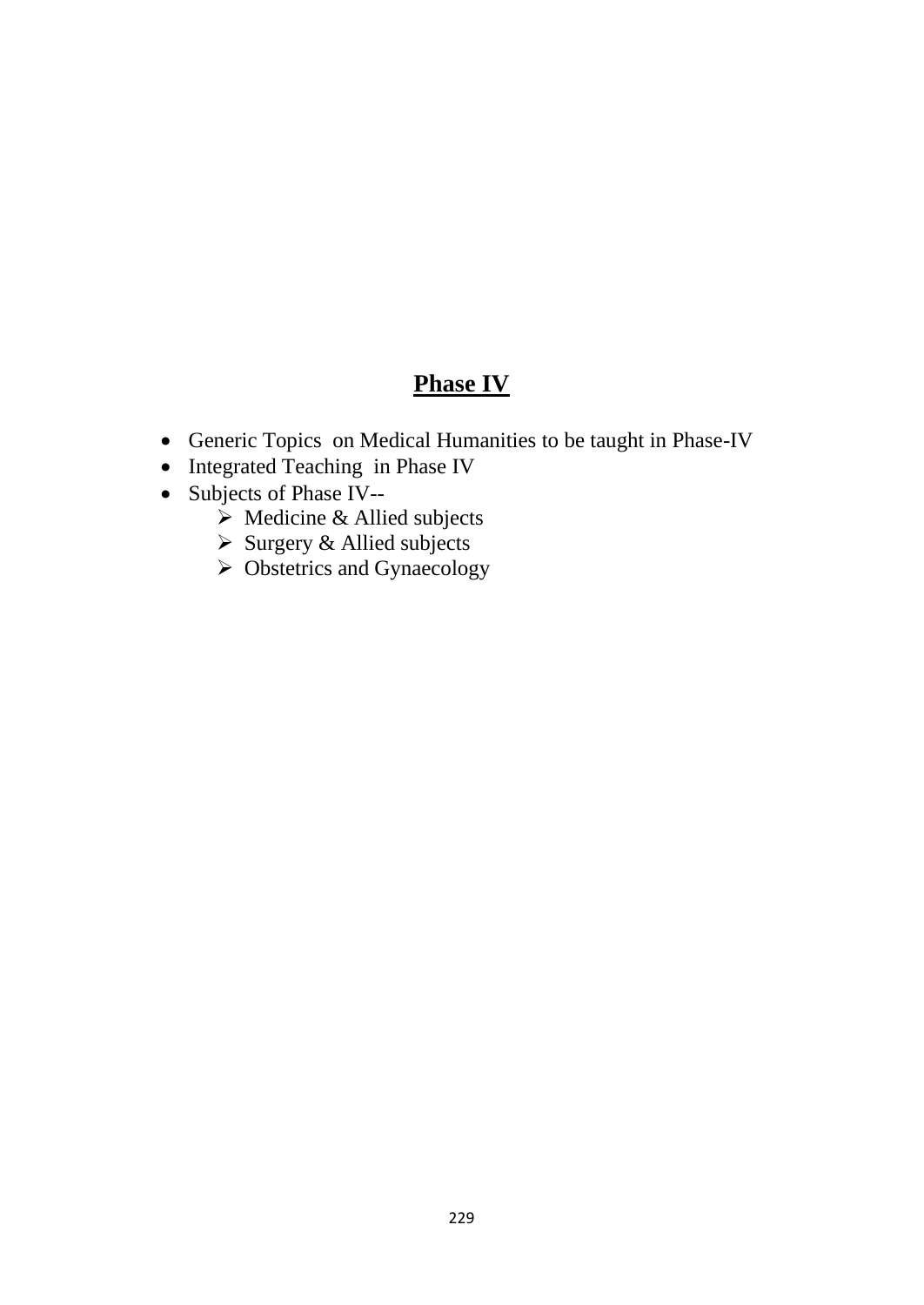## **Generic Topics on Medical Humanities to be taught in Phase –IV**

The following topics will be taught within 4<sup>th</sup> phase under supervision of Phase-IV coordination committee in collaboration with medical education unit (MEU). The sessions will be under the guidance of Principal & Vice-principal, coordinated by concerned departments and sessions will be delivered by concerned experts of the topics. Each session will be one and half hour. Attending these session will be mandatory and will be reflected in the formative & summative assessment of Phase-IV.

- 1. Medical professionalism
- 2. Inter-professionalism
- 3. Patient Safety & Medical Error

| <b>Topics</b>  | <b>Learning objective</b>                 | <b>List of Contents</b>                    | <b>Method</b> | <b>Time</b> |
|----------------|-------------------------------------------|--------------------------------------------|---------------|-------------|
| <b>Medical</b> | explain the terminology:<br>$\bullet$     | The terminology:<br>$\bullet$              | Interactive   | One         |
| Professionali  | professionalism, medical                  | professionalism, medical                   | Lecture       | and         |
| sm             | professionalism                           | professionalism                            | Or Seminar    | half        |
|                | state the importance of<br>$\bullet$      | Importance of medical<br>$\bullet$         |               | hour        |
|                | medical professionalism                   | professionalism                            |               |             |
|                | explain the professional<br>$\bullet$     | Professional responsibilities<br>$\bullet$ |               |             |
|                | responsibilities in health                | in health care                             |               |             |
|                | care                                      | Ways and means of<br>$\bullet$             |               |             |
|                | mention the ways and                      | improving medical                          |               |             |
|                | means of improving medical                | professionalism                            |               |             |
|                | professionalism                           |                                            |               |             |
| Inter-         | define Inter-professionalism<br>$\bullet$ | Definition of Inter-<br>$\bullet$          | Interactive   | One         |
| professionali  | $(\text{IP})$                             | professionalism (IP)                       | Lecture       | and         |
| sm             | mention importance of IP in<br>$\bullet$  | Importance of IP in health<br>$\bullet$    | Or Seminar    | half        |
|                | health care                               | care                                       |               | hour        |
|                | list the members of the<br>$\bullet$      | Members of the inter-                      |               |             |
|                | inter-professional                        | professional team                          |               |             |
|                | collaboration                             | collaboration                              |               |             |
|                | state the means of<br>$\bullet$           | Means of developing inter-<br>$\bullet$    |               |             |
|                | developing inter-                         | professional collaboration                 |               |             |
|                | professional collaboration                | among health team                          |               |             |
|                | among health team                         | Some health service related                |               |             |
|                | mention some health service<br>$\bullet$  | areas requiring inter-                     |               |             |
|                | related areas requiring inter-            | professional collaboration                 |               |             |
|                | professional collaboration                |                                            |               |             |
| <b>Patient</b> | define patient safety<br>$\bullet$        | Definition and importance<br>$\bullet$     | Interactive   | One         |
| Safety &       | mention importance of                     | of patient safety                          | Lecture       | and         |
| medical        | patient safety                            | Definition and common<br>$\bullet$         | Or Seminar    | half        |
| error          | define medical errors and<br>$\bullet$    | medical errors and medical                 |               | hour        |
|                | medical negligence                        | negligence                                 |               |             |
|                | list common medical errors<br>$\bullet$   | Responsibility of patient<br>$\bullet$     |               |             |
|                | and medical negligence                    | safety and rights of a                     |               |             |
|                | explain responsibility                    | patient                                    |               |             |
|                | of patient safety and rights              | Common patient safety                      |               |             |
|                | of a patient                              | issues and goals                           |               |             |
|                | mention the common patient                | Means of administration of<br>$\bullet$    |               |             |
|                | safety issues and goals                   | quality care to the patient                |               |             |
|                | explain means of<br>٠                     |                                            |               |             |
|                | administration of quality                 |                                            |               |             |
|                | care to the patient                       |                                            |               |             |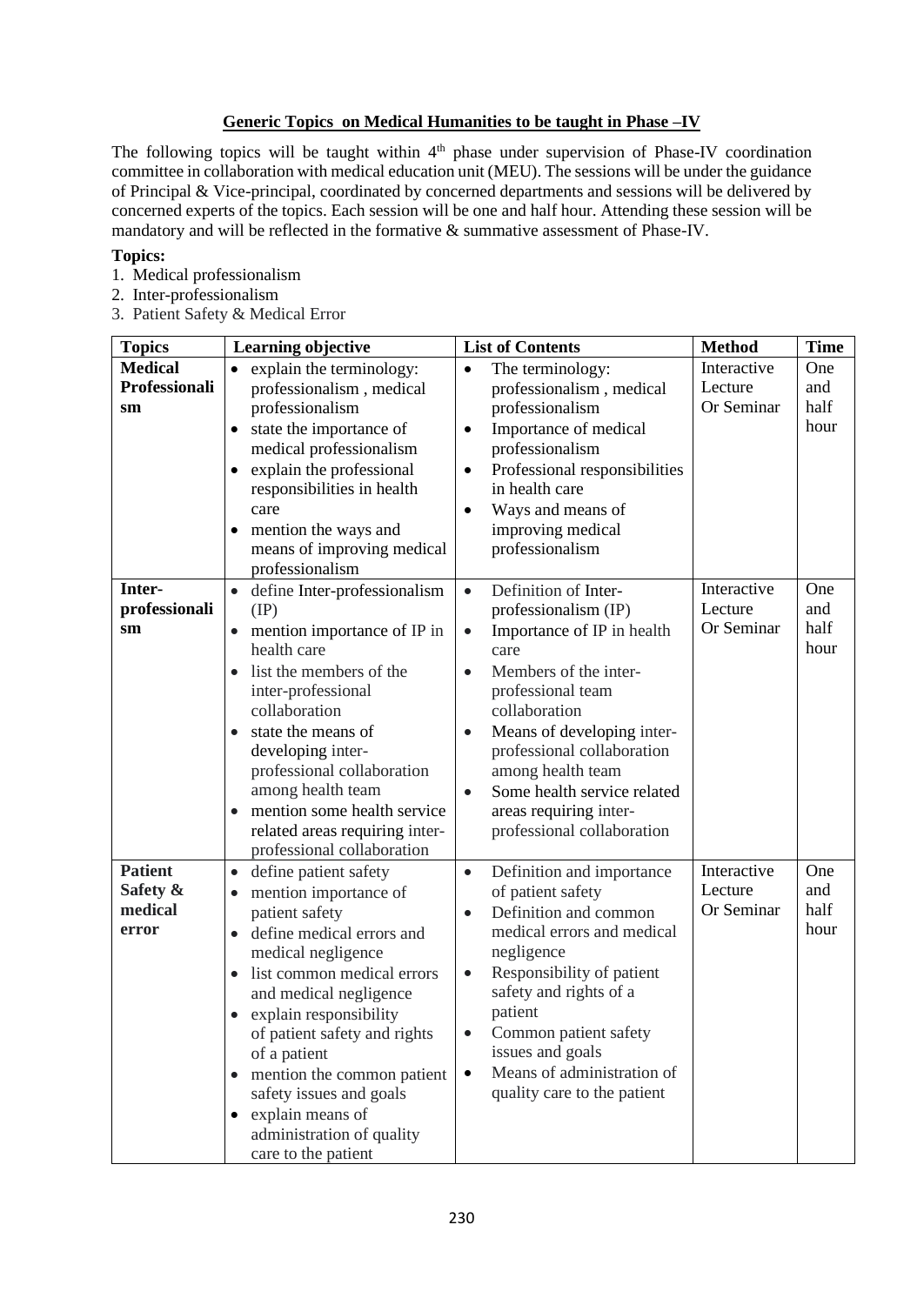#### **Integrated Teaching In Phase IV**

All the departments of phase iv (Medicine & allied Topics, Surgery & Allied Topics and Gynecology & Obstetrics) must be present and take part in the integrated teaching while the faculty representatives from concerned clinical and other departments will also participate actively. Teachers will be the speakers in each session. Participation of the students of phase IV should be ensured. Students need to get some take home message from every session. To ensure presence of the students 10 (ten) marks will be allocated from practical part of the professional examination as a part of integrated teaching and submission of write up on what was learned by the student as summary. Schedule of integrated teaching session will be set at the phase IV committee meeting in collaboration with medical education unit (MEU).

Each session will be for at least 3 hours

- 1. Hypertension
- 2. Tuberculosis
- 3. Thyroid Disorder
- 4. Acute Kidney Injury(AKI)
- 5. Fever
- 6. Oedema
- 7. Chest pain
- 8. Acute respiratory distress
- 9. DM
- 10. Jaundice
- 11. Diarrhea and vomiting
- 12. Nutrition
- 13. Pediatric Emergency
- 14. Headache
- 15. Anxiety
- 16. Depression
- 17. Psychosis
- 18. Drug reaction
- 19. Generalised pruritus
- 20. Purpura
- 21. STI
- 22. Low Back Pain
- 23. Joint Pain
- 24. Osteoporosis
- 25. Acute abdomen
- 26. Thrombophlebitis/Phlebothrombosis
- 27. Sepsis
- 28. Infection Prevention & Control
- 29. Shock
- 30. Fluid and Electrolytes-
- 31. Burn
- 32. Per rectal bleeding-
- 33. Vertigo
- 34. Congenital anomalies
- 35. Wound infection
- 36. Urinary Tract Infection (UTI)
- 37. AUB
- 38. Convulsion
- 39. Abdominal Lump
- 40. Anaemia
- 41. Unconsciousness
- 42. Delirium & Dementia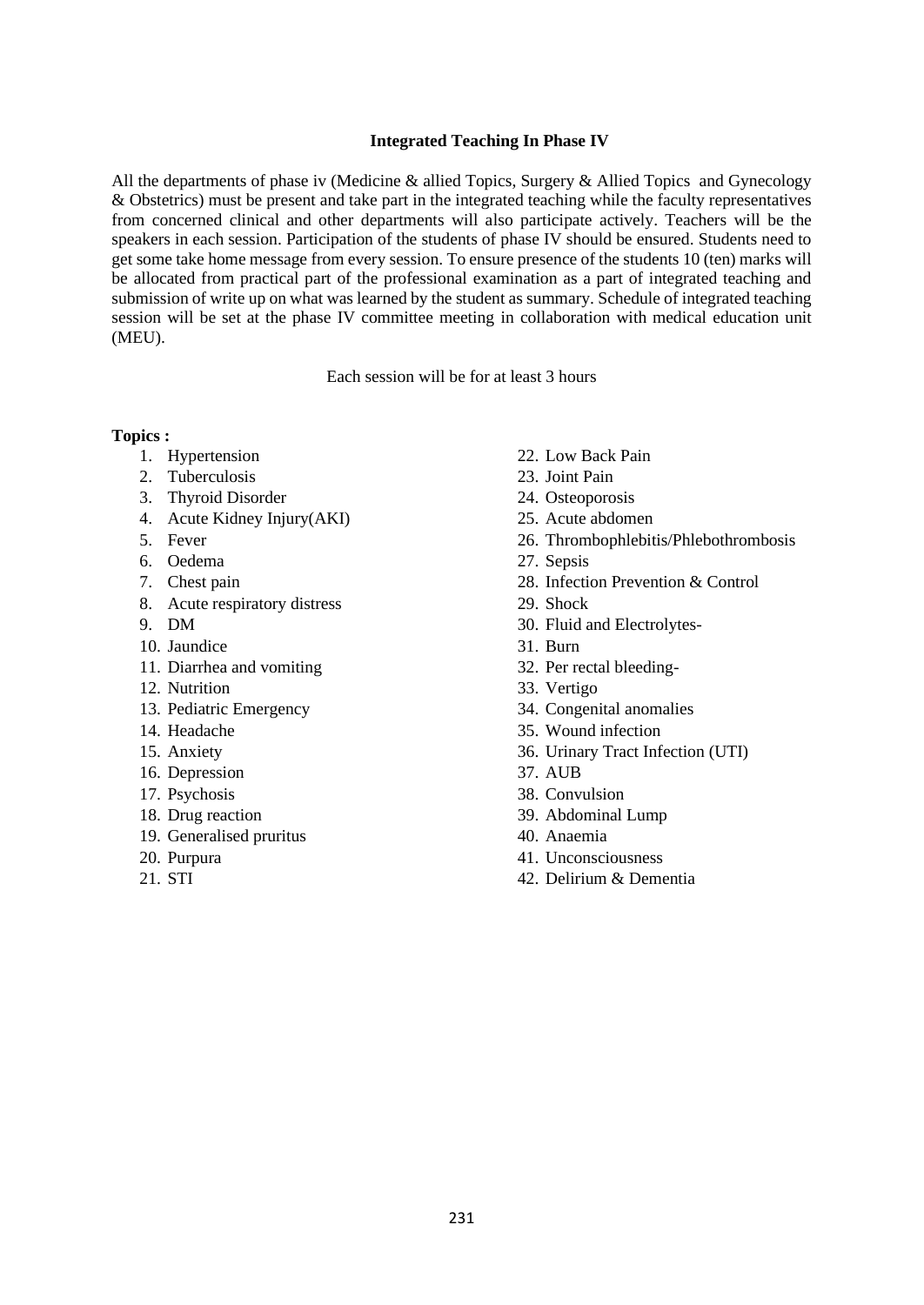| <b>Topic</b>                               | <b>Learning Objective</b>                                                                                                                                                                                                                                                                                                                                                                                                                                                                                     | <b>Core Contents</b>                                                                                                                                                                                                                                                                                                                                                                                                                                             | <b>Other Discipline</b><br><b>Involved</b>                                                                                                                     |
|--------------------------------------------|---------------------------------------------------------------------------------------------------------------------------------------------------------------------------------------------------------------------------------------------------------------------------------------------------------------------------------------------------------------------------------------------------------------------------------------------------------------------------------------------------------------|------------------------------------------------------------------------------------------------------------------------------------------------------------------------------------------------------------------------------------------------------------------------------------------------------------------------------------------------------------------------------------------------------------------------------------------------------------------|----------------------------------------------------------------------------------------------------------------------------------------------------------------|
| <b>Hypertension</b><br><b>Tuberculosis</b> | At the end of the session students<br>will be able to -<br>• define hypertension<br>• classify hypertension<br>• mention causes of secondary<br>hypertension<br>• mention complications<br>• mention accelerated and malignant<br>hypertension<br>· plan Investigations<br>· manage hypertension as well as<br>complications<br>· evaluate and manage hypertension<br>in pregnancy<br>• manage of hypertension before,<br>during and after surgery<br>At the end of the session students<br>will be able to - | · Definition<br>• Classification<br>$\bullet$ Etiology<br>• Secondary hypertension<br>• Approach to newly<br>diagnosed hypertension<br>• Measurement of blood<br>pressure in different posture<br>with importance<br>• History and physical<br>examination<br>• Target organ damage<br>• Investigation<br>• Management<br>• Anti-hypertensive drugs<br>• Hypertension in pregnancy<br>• Hypertension and surgery<br>· Epidemiology<br>• Pathogenesis & Pathology | • Internal Medicine/<br>Cardiology<br>• General Surgery<br>• Obstetrics and<br>Gynaecology<br>• Ophthalmology<br>• Internal Medicine<br><b>General Surgery</b> |
|                                            | • mention epidemiology<br>• explain pathology and<br>pathogenesis<br>· enumerate organ involvement<br>• describe the natural history of<br>untreated primary TB<br>• mention clinical features of<br>pulmonary TB<br>• mention clinical features of extra<br>pulmonary TB<br>• perform necessary investigations<br>• manage a case of TB<br>• manage TB in pregnancy<br>• diagnose and manage drug reaction<br>to Anti TB drugs<br>• evaluate role of surgery in TB                                           | $\bullet$ Clinical features $-$<br>pulmonary, extra pulmonary<br>• Investigations<br>• Management<br>• TB in pregnancy<br>• Drug reaction to Anti TB<br>drugs<br>• TB and surgery                                                                                                                                                                                                                                                                                | • Obstetrics and<br>Gynaecology<br>• Dermatology<br>• Ophthalmology<br>• Otolaryngology<br>• Orthopedics<br>• Pediatrics                                       |
| <b>Thyroid</b><br><b>Disorders</b>         | At the end of the session students<br>will be able to -<br>· list common thyroid disorders<br>• mention hypo function of thyroid<br>with etiology<br>• mention hyperfunction of thyroid<br>with etiology<br>• state the causes of thyroid<br>enlargement<br>• enumerate the clinical features of<br>hypothyroidism and<br>hyperthyroidism<br>• perform necessary investigations<br>for suspected case of thyroid<br>dysfunction and their interpretation                                                      | • Thyrotoxicosis<br>Definition<br>Causes<br>Ω<br><b>Clinical features</b><br>O<br>Investigations<br>O<br>Management<br>O<br>Crisis<br>O<br>• Hypothyroidism<br>Definition<br>Causes<br>Ω<br><b>Clinical features</b><br>Ω<br>Investigations<br>O<br>Management<br>O<br>Crisis<br>$\circ$<br>• Thyroid lump/swelling<br>o Causes                                                                                                                                  | • Internal Medicine<br>• General Surgery<br>• Obstetrics and<br>Gynaecology<br>• Otolaryngology<br>• Skin and VD                                               |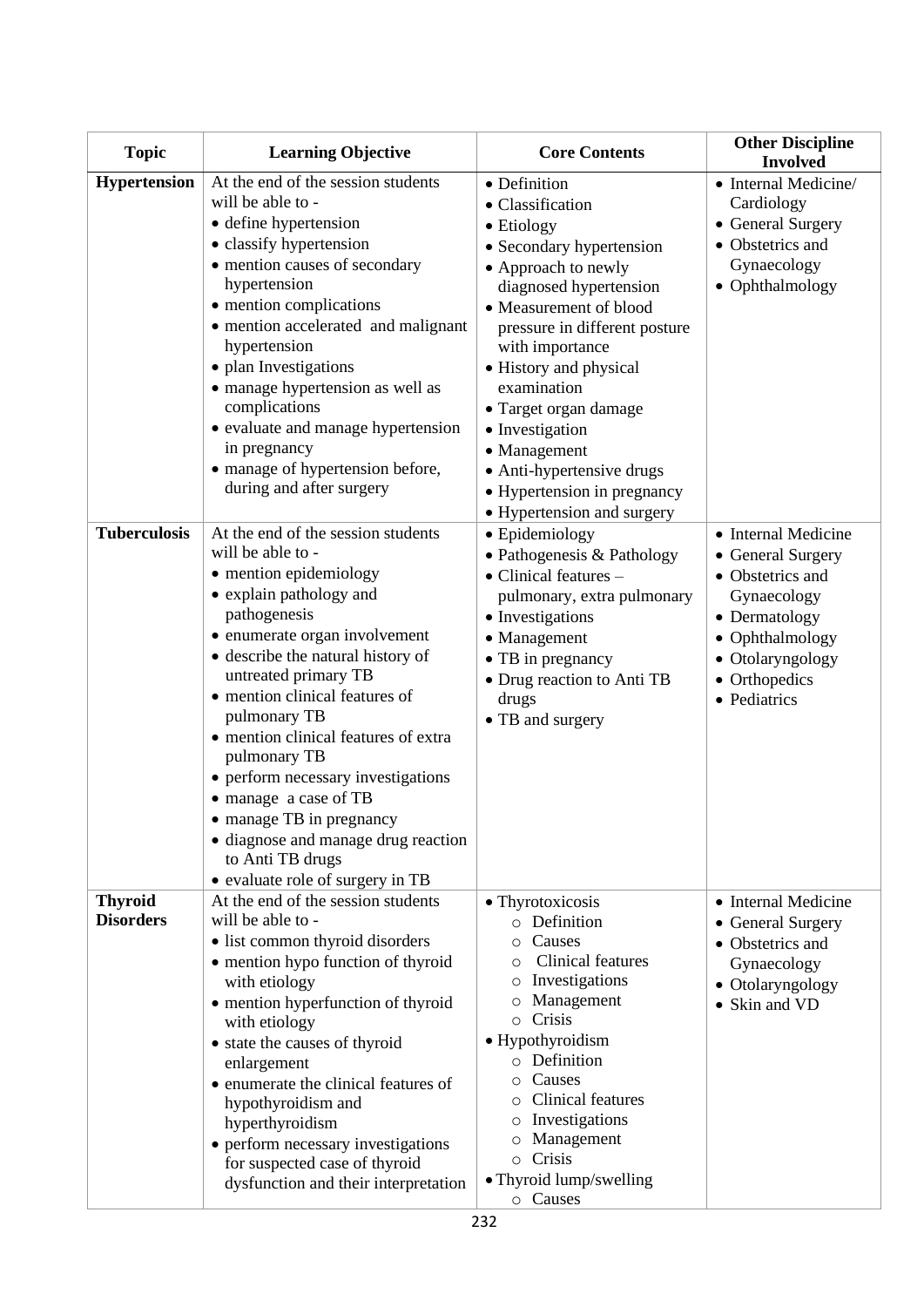| <b>Acute</b><br><b>Kidney</b><br>Injury(AKI) | • manage hypothyroidism and<br>hyperthyroidism<br>At the end of the session students<br>will be able to -<br>· define AKI<br>• list causes of AKI<br>• describe the pathophysiology of<br><b>AKI</b><br>• mention clinical features<br>· plan Investigations<br>· manage cases<br>· mention complications of AKI<br>• identify and manage AKI in<br>paediatics<br>• evaluate and manage pregnancy<br>with AKI                                    | Clinical assessment<br>Investigations<br>$\circ$<br>• Transient thyroiditis<br>· Autoimmune thyroiditis<br>• Thyroid disorder in<br>pregnancy<br>• Surgery and thyroid<br>dysfunction<br>Definition of AKI<br>Causes of AKI<br>Pathophysiology of AKI<br><b>Clinical features</b><br>Investigations<br>Management<br>Complications of AKI<br>AKI in paediatics<br><b>AKI</b> in Pregnancy<br>AKI related with surgery | • Internal Medicine/<br>Nephrology<br>• General Surgery<br>• Obstetrics and<br>Gynaecology<br>• Paediatrics       |
|----------------------------------------------|--------------------------------------------------------------------------------------------------------------------------------------------------------------------------------------------------------------------------------------------------------------------------------------------------------------------------------------------------------------------------------------------------------------------------------------------------|-----------------------------------------------------------------------------------------------------------------------------------------------------------------------------------------------------------------------------------------------------------------------------------------------------------------------------------------------------------------------------------------------------------------------|-------------------------------------------------------------------------------------------------------------------|
| Fever                                        | · diagnose and manage AKI related<br>with surgery<br>At the end of the session students<br>will be able to -<br>• list the etiology of fever<br>• Investigate a case<br>$\bullet$ mention management of cases $\&$<br>management of complications both<br>in adults and in children.<br>• evaluate and manage fever during<br>pregnancy<br>• mention the role of surgery in<br>management of a case of fever<br>• list the consequences of fever | • etiology of fever<br>• Investigation of a case of<br>fever<br>• management of fever and<br>management of<br>complications both in adults<br>and in children.<br>• management of fever during<br>pregnancy<br>• the role of surgery in<br>management of a case of<br>fever<br>• consequences of fever                                                                                                                | • Internal Medicine/<br>Gastroenterology<br>• General Surgery<br>• Obstetrics and<br>Gynaecology<br>• Paediatrics |
| <b>Oedema</b>                                | At the end of the session students<br>will be able to -<br>· define oedema<br>• explain the pathophysiology<br>• list the causes<br>• mention clinical assessment of a<br>case of oedema<br>• investigate a case<br>• plan management both in adults<br>and in children.<br>• evaluate and manage oedema<br>during pregnancy<br>• mention the role of surgery in<br>selective cases of oedema                                                    | · Definition of oedema<br>• Pathophysiology<br>• Causes of oedema<br>• Clinical assessment of a case<br>of oedema<br>• Investigations<br>• Management both in adults<br>and in children.<br>• Evaluation and management<br>of oedema during pregnancy<br>• Role of surgery in selective<br>cases of oedema                                                                                                            | • Internal Medicine<br>• General Surgery<br>• Obstetrics and<br>Gynaecology<br>• Paediatrics                      |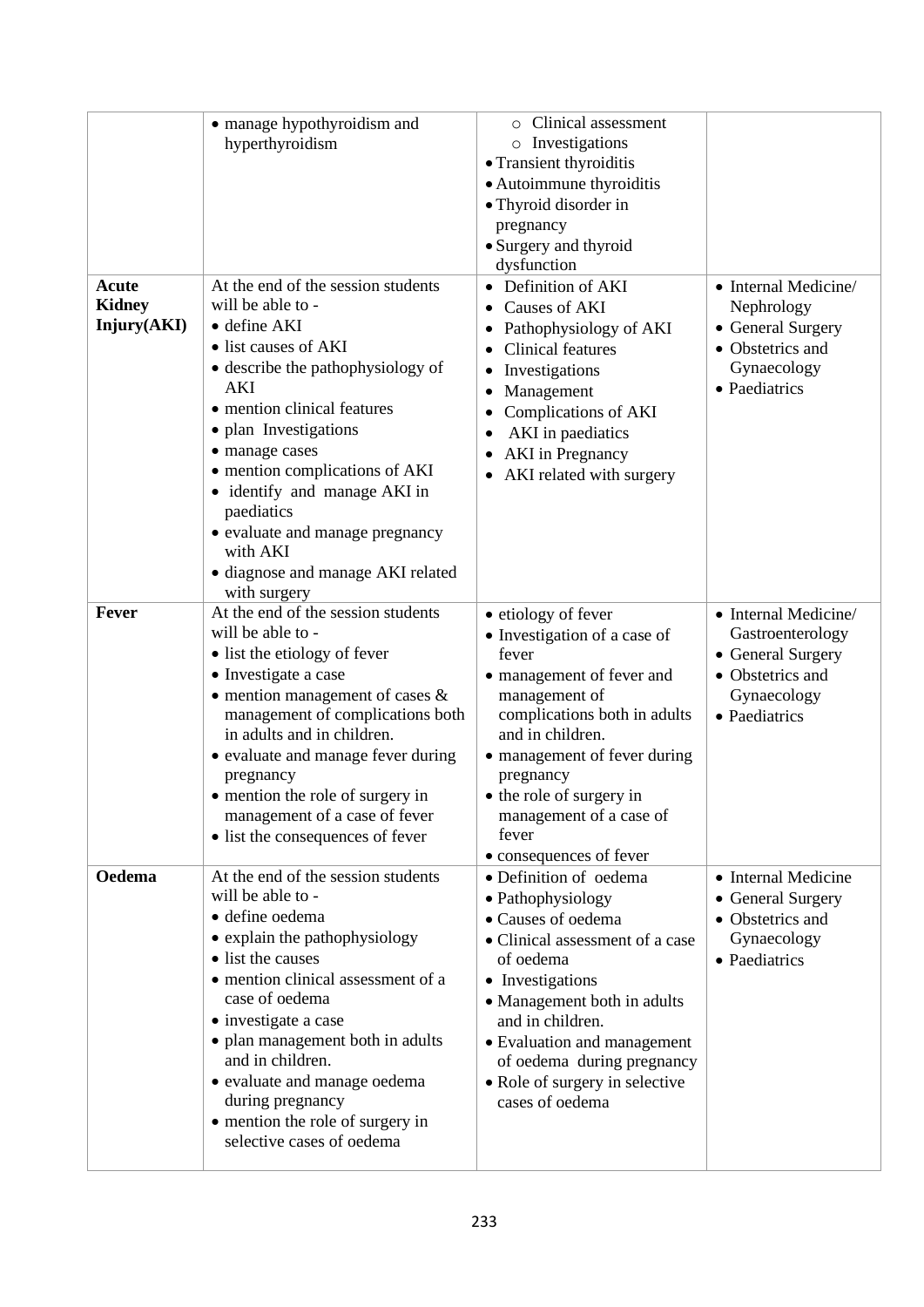| <b>Chest</b> pain                       | At the end of the session students<br>will be able to-<br>• mention the causes of chest pain<br>• outline the Systematic approach<br>to most of the common causes<br>chest pain (History and clinical<br>exam)<br>• interpret the findings in term of<br>diseases, possible causes, and<br>plan of investigations<br>• make emergency decision<br>regarding management<br>• plan treatment | • Causes of chest pain<br>• Systemetic approach to<br>chest pain<br>• Clinical features of chest<br>pain<br>• DDs of chest pain<br>• Lab diagnosis of chest pain<br>• Treatment of chest pain                                                                      | • Internal<br>Medicine/Respiratory<br>Medicine<br>• General Surgery<br>• Obstetrics and<br>Gynaecology<br>• Cardiology |
|-----------------------------------------|--------------------------------------------------------------------------------------------------------------------------------------------------------------------------------------------------------------------------------------------------------------------------------------------------------------------------------------------------------------------------------------------|--------------------------------------------------------------------------------------------------------------------------------------------------------------------------------------------------------------------------------------------------------------------|------------------------------------------------------------------------------------------------------------------------|
| <b>Acute</b><br>respiratory<br>distress | At the end of the session students<br>will be able to-<br>• mention the causes<br>• outline the systematic approach<br>to most of the common causes<br>of respiratory distress (history<br>and clinical exam)<br>• outline the plan of investigations<br>• interpret the findings to reach<br>the cause and to exclude<br>differential diagnosis<br>• plan treatment approach              | $\bullet$ Causes<br>• Systemetic approach<br>• Clinical features<br>• Lab diagnosis<br>$\bullet$ Treatment                                                                                                                                                         | • Internal Medicine<br>• General Surgery<br>• Obstetrics and<br>Gynaecology<br>• Cardiology<br>• Respiratory Medicine  |
| <b>Diabetes</b><br><b>Malaitus(DM)</b>  | At the end of the session students<br>will be able to:<br>· define DM<br>• classify DM<br>• describe brief pathophysiology<br>• state presenting features<br>• mention short term and long<br>term complications.<br>· outline laboratory diagnosis<br>• mention WHO guideline<br>• manage DM in different clinical<br>settings (in pregnancy, children,<br>in kidney disease)             | Definition of DM<br>$\bullet$<br><b>Classification of DM</b><br>$\bullet$<br>Pathophysiology of DM<br>٠<br>C/F of DM<br>$\bullet$<br>Complications of DM<br>Lab. diagnosis of DM<br>$\bullet$<br>Management of DM<br>$\bullet$<br>(Including Special<br>situation) | • Internal Medicine<br>• General Surgery<br>• Obstetrics and<br>Gynaecology<br>• Endocrinology<br>• Skin and VD        |
| <b>Jaundice</b>                         | At the end of the session students<br>will be able to:<br>define jaundice<br>٠<br>classify jaundice<br>٠<br>explain the pathophysiology of<br>٠<br>different type of jaundice<br>outline systematic approach to<br>٠<br>differentiate different types of<br>jaundice<br>plan relevant investigations<br>٠<br>outline treatment approaches.                                                 | • Definition<br>• Causes<br>• Classification<br>• Pathophysiology<br>$\bullet$ C/F<br>• Diffential diagnosis<br>• Lab.investigations<br>$\bullet$ Treatment                                                                                                        | • Internal Medicine<br>• General Surgery<br>• Obstetrics and<br>Gynaecology<br>• Gastroenterology<br>Paediatrics       |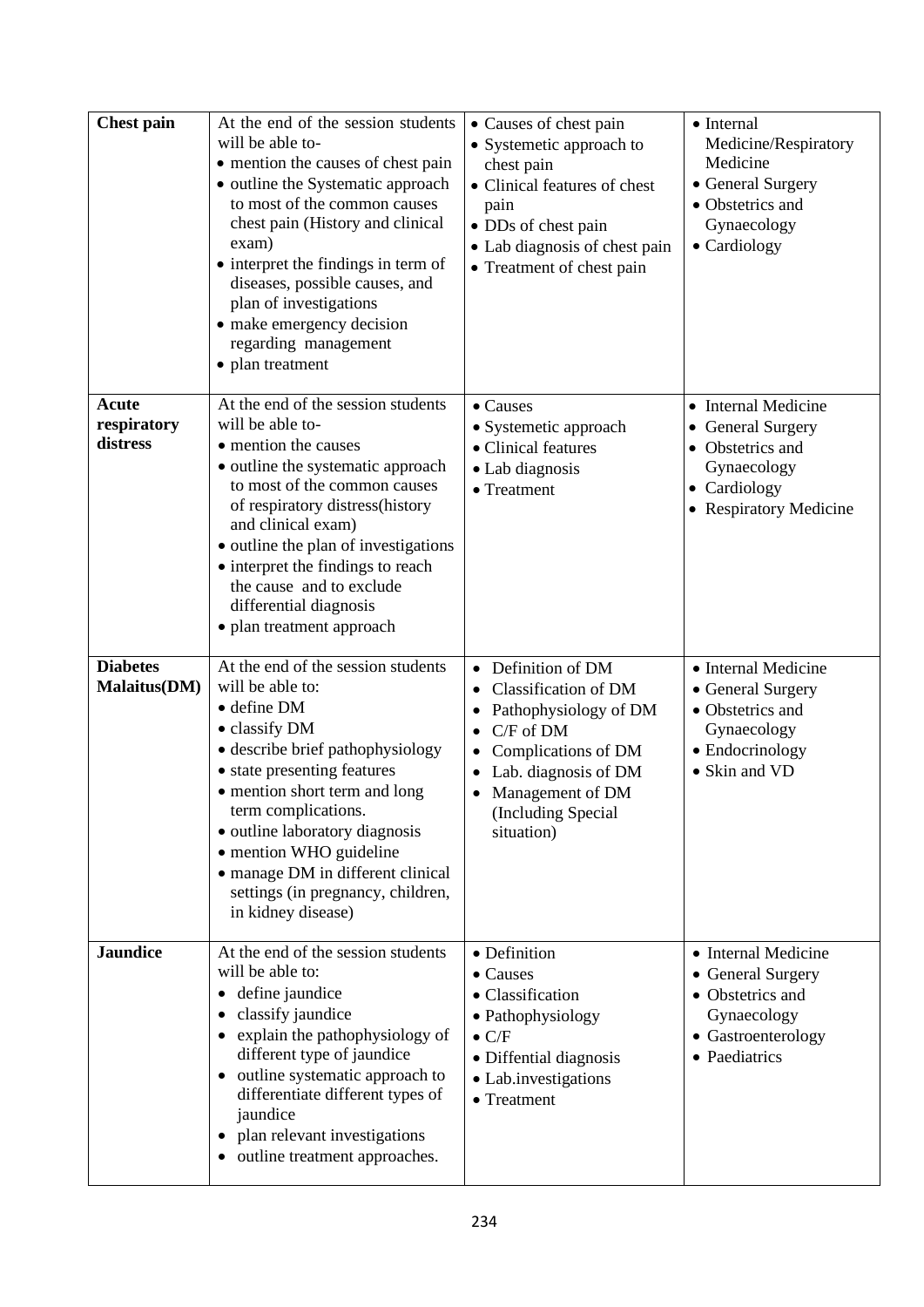| Diarrhea and<br>vomiting                          | At the end of the session students<br>will be able to:<br>• define diarrhea<br>• mention causes<br>• describe pathogenesis<br>• classify dehydration<br>• assess dehydration<br>• describe clinical presentation<br>and consequences<br>• plan investigations and<br>interpretation<br>• outline management<br>• mention preventive measures                                                                                                                                                | • Vomiting and causes<br>• Diarrheal disease-<br>a. Acute watery diarrhea<br>b. Persistent diarrhea<br>c. Dysentery<br>• Assess dehydration and<br>appropriate management<br>• Composition of ORS,<br>cholera saline<br>• Complication<br>• Prevention                                                                                                                                                                                                                                                                                                                                                                                    |                | • Paediatrics<br>• Internal Medicine<br>• General Surgery<br>• Obstetrics and<br>Gynaecology                                              |
|---------------------------------------------------|---------------------------------------------------------------------------------------------------------------------------------------------------------------------------------------------------------------------------------------------------------------------------------------------------------------------------------------------------------------------------------------------------------------------------------------------------------------------------------------------|-------------------------------------------------------------------------------------------------------------------------------------------------------------------------------------------------------------------------------------------------------------------------------------------------------------------------------------------------------------------------------------------------------------------------------------------------------------------------------------------------------------------------------------------------------------------------------------------------------------------------------------------|----------------|-------------------------------------------------------------------------------------------------------------------------------------------|
| <b>Nutrition</b><br>Pediatric<br><b>Emergency</b> | At the end of the session students<br>will be able to:<br>define IYCF<br>٠<br>define nutrition<br>٠<br>mention common nutritional<br>problem<br>define malnutrition<br>٠<br>classify malnutrition<br>explain growth chart<br>٠<br>assess malnutrition<br>mention principals of<br>٠<br>management<br>describe vitamin deficiency<br>describe briefly the<br>٠<br>micronutrient deficiency<br>define obesity and malnutrition<br>٠<br>At the end of the session students<br>will be able to: | Nutrition<br>$\bullet$<br><b>IYC</b><br>$\bullet$<br>Definition<br>$\bullet$<br>Common<br>٠<br>nutritional<br>٠<br>problems<br>$\bullet$<br>Malnutrition<br>٠<br>definition<br>٠<br>classification<br>٠<br>Growth chart<br>٠<br>Assessment of<br>malnutrition<br>Principals of<br>$\bullet$<br>Management<br>$\bullet$<br>Vitamin<br>$\bullet$<br>Deficiency-common vit<br>$\bullet$<br>deficiency like A, D, K.<br>Micronutrient<br>Deficiency-Iron<br>deficiency anemia<br>Obesity- definition, BMI,<br>cause, clinical<br>presentation,<br>Investigations and<br>interpretation<br>Complications<br>• Poisoning-<br>common house<br>a) |                | • Paediatrics<br>• Internal Medicine<br>• General Surgery<br>• Obstetrics and<br>Gynaecology<br>• Paediatrics<br><b>Internal Medicine</b> |
|                                                   | mention the type of Poisoning<br>٠<br>outline management of<br>٠<br>drowning, burn, dog bite, snake<br>bite & status epilepticus<br>mention the preventive<br>measures                                                                                                                                                                                                                                                                                                                      | hold poisoning,<br>b)<br>kerosene poisoning,<br>C)<br>OPC poisoning,<br>d)<br>drug poisoning<br>e)<br>Drowning<br>Burn<br>٠<br>Dog bite<br>Snake bite<br>Status epilepticus                                                                                                                                                                                                                                                                                                                                                                                                                                                               | ٠<br>$\bullet$ | <b>General Surgery</b><br>Obstetrics and<br>Gynaecology                                                                                   |
| Headache                                          | At the end of the session students<br>will be able to:                                                                                                                                                                                                                                                                                                                                                                                                                                      | Definition of headache<br>$\bullet$<br>• Epidemiology of headache                                                                                                                                                                                                                                                                                                                                                                                                                                                                                                                                                                         |                | • Psychiatry                                                                                                                              |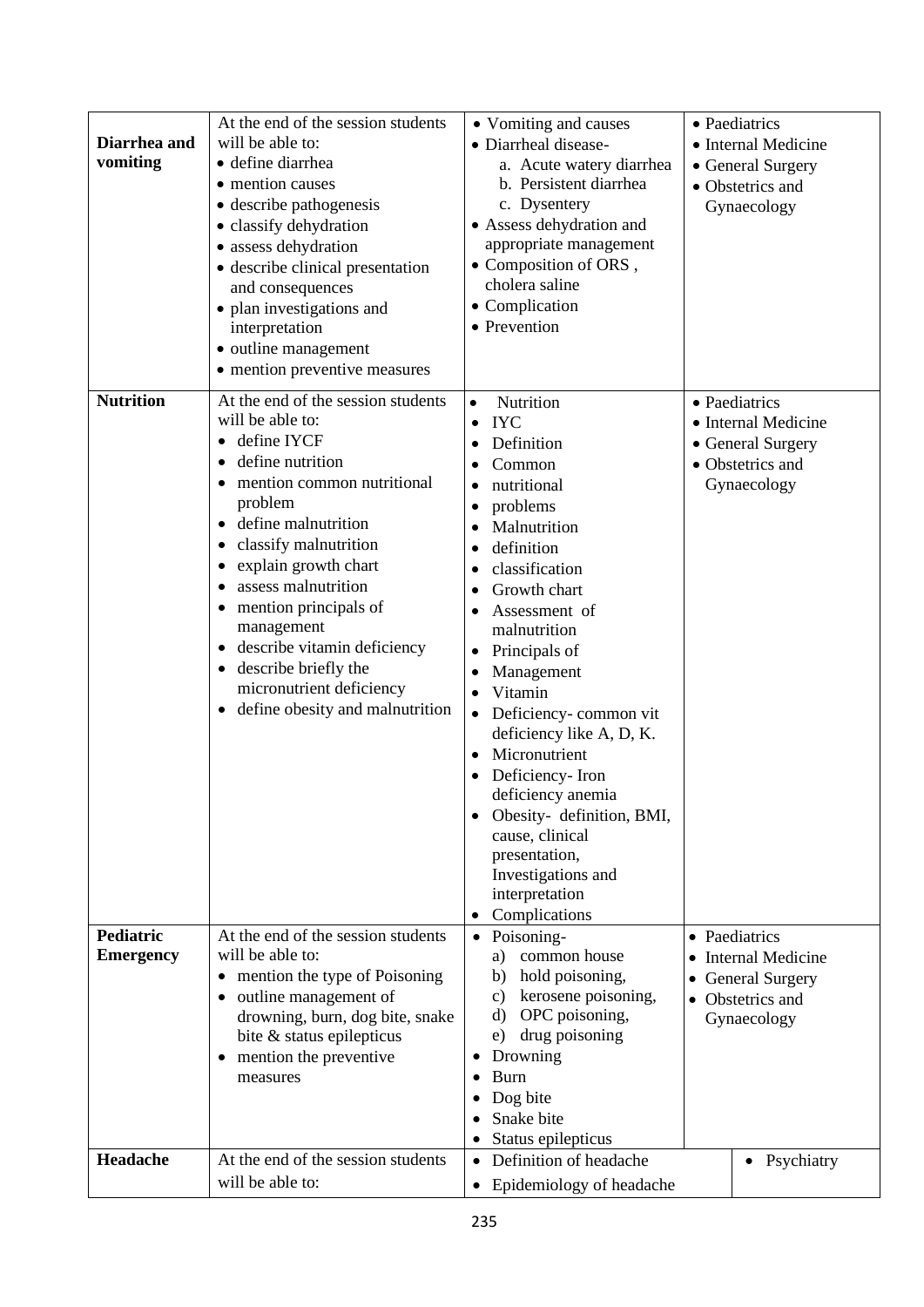|                   | define headache<br>$\bullet$<br>mention the types of headache<br>٠<br>perform the history taking of<br>headache<br>state the clinical features of<br>headache<br>mention the symptoms of<br>٠<br>headache related to intracranial<br>causes<br>explain the symptoms of<br>٠<br>headache due to ophthalmic or<br><b>ENT</b> causes                                    | Common causes of headache<br>Types of headache<br>٠<br>Tension headache<br>Migraine<br>Differential diagnosis of<br>headache<br>Management of headache                                                                                                                                                                                                          | Internal<br>$\bullet$<br>Medicine<br>Neurology<br>Eye<br><b>ENT</b>                       |
|-------------------|----------------------------------------------------------------------------------------------------------------------------------------------------------------------------------------------------------------------------------------------------------------------------------------------------------------------------------------------------------------------|-----------------------------------------------------------------------------------------------------------------------------------------------------------------------------------------------------------------------------------------------------------------------------------------------------------------------------------------------------------------|-------------------------------------------------------------------------------------------|
| <b>Anxiety</b>    | At the end of the session students<br>will be able to:<br>define anxiety<br>٠<br>classify anxiety disorders<br>state the clinical features of<br>anxiety disorder<br>diagnose GAD<br>٠<br>mention the organic causes of<br>٠<br>anxiety<br>manage a case of anxiety<br>disorder                                                                                      | • Definition of anxiety, anxiety<br>disorder<br>• Neurotransmitter involve in<br>anxiety<br>• Epidemiology of GAD<br>• Signs and symptoms of anxiety<br>disorders<br>• Treatment of Anxiety disorder<br>• Postpartum blue anxiety                                                                                                                               | • Psychiatry<br>• Internal<br>Medicine<br>• Pediatrics<br>• Obstetrics and<br>Gynaecology |
| <b>Depression</b> | At the end of the session students<br>will be able to:<br>• define depression<br>classify depressive disorder<br>state the clinical features of<br>depressive disorder<br>diagnose depressive disorder<br>mention the organic causes of<br>٠<br>depression<br>manage a case of depressive<br>٠<br>disorder                                                           | • Definition of depression $&$<br>depressive disorder<br>• Neurotransmitter involves in<br>depression<br>• Epidemiology of Depressive<br>disorder<br>• Sign symptoms of depressive<br>disorder<br>• Treatment of depressive disorder<br>• Postpartum blue depression in<br>children                                                                             | • Psychiatry<br>• Internal<br>Medicine<br>• Pediatrics<br>Obstetrics and<br>Gynaecology   |
| <b>Psychosis</b>  | At the end of the session students<br>will be able to:<br>define Psychosis<br>٠<br>classify Psychotic disorder<br>٠<br>state the clinical features of<br>Psychotic disorder<br>diagnose Schizophrenia<br>diagnose Bipolar Disorder<br>manage a case of<br>Schizophrenia<br>manage a case of Bipolar<br>Disorder<br>state the prognosis of Psychotic<br>٠<br>disorder | • Definition of Psychosis,<br>Hallucination, Delusion<br><b>Classification of Psychosis</b><br>٠<br>Neurotransmitter involve in<br>Psychosis<br>Epidemiology of Schizophrenia<br>٠<br>Epidemiology of Bipolar<br>disorder<br>Sign symptoms of Psychosis<br><b>ICU</b> Psychosis<br>$\bullet$<br>Postpartum Psychosis<br>Diagnostic criteria of<br>schizophrenia | • Psychiatry<br>Internal<br>Medicine<br>Obstetrics and<br>Gynaecology                     |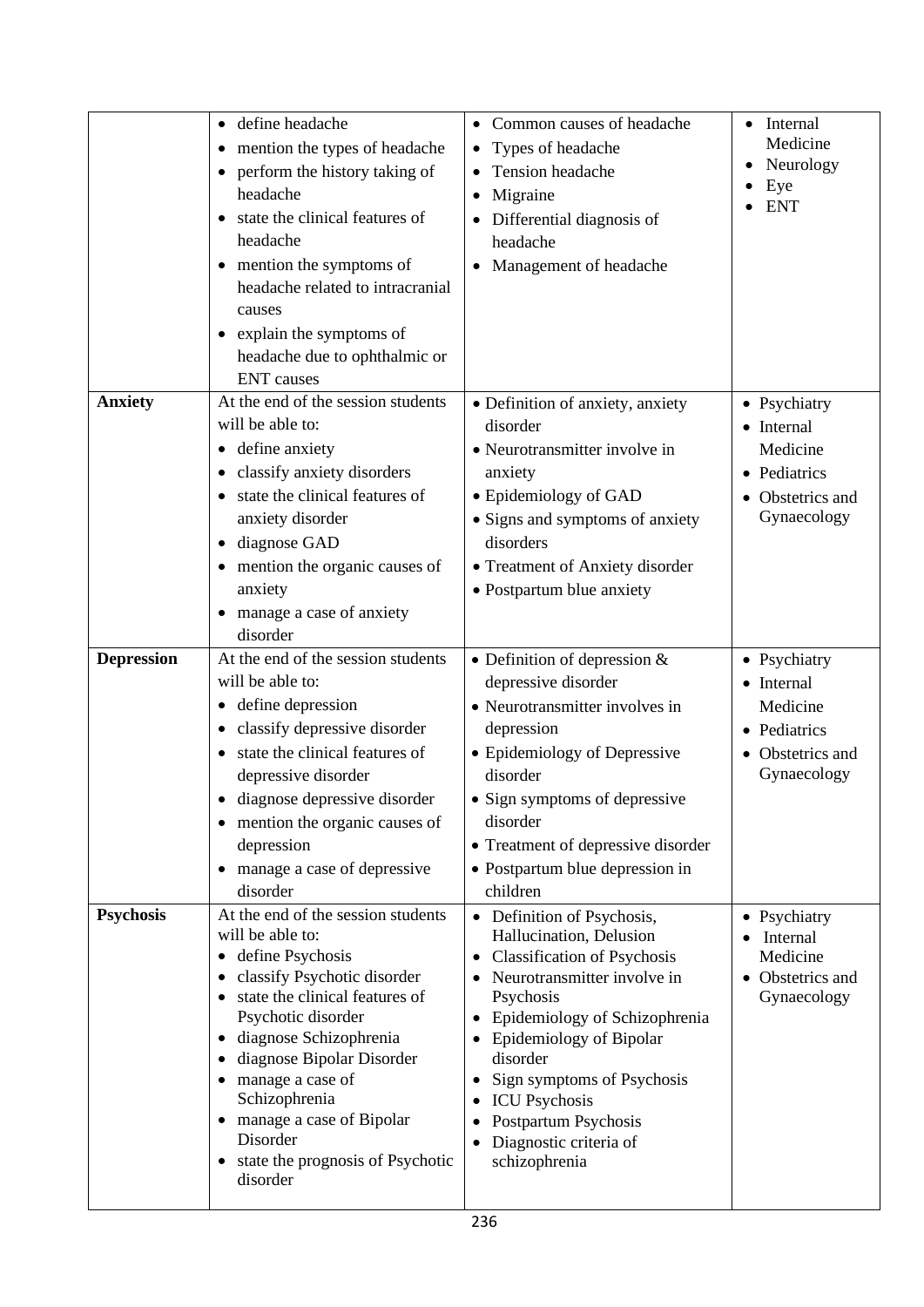|                      |                                              | • Diagnostic criteria of Bipolar     |                    |
|----------------------|----------------------------------------------|--------------------------------------|--------------------|
|                      |                                              | Disorder                             |                    |
|                      |                                              |                                      |                    |
|                      |                                              | Treatment of Schizophrenia<br>٠      |                    |
| Delirium &           | At the end of the session students           | Treatment of Bipolar disorder        |                    |
|                      |                                              | • Definition of delirium             | • Psychiatry       |
| <b>Dementia</b>      | will be able to:                             | Definition of dementia<br>$\bullet$  | Internal           |
|                      | define delirium & dementia                   | Causes of delirium<br>٠              | Medicine           |
|                      | mention the causes of delirium               | Causes of dementia<br>٠              | Neurology          |
|                      | & dementia                                   | Classification of dementia<br>٠      |                    |
|                      | classify dementia                            | Clinical feature of delirium         |                    |
|                      | state the clinical features of               | Clinical feature of dementia<br>٠    |                    |
|                      | delirium & dementia                          | Diagnosis of delirium<br>٠           |                    |
|                      | diagnose a case of delirium $\&$             | Diagnosis of dementia<br>٠           |                    |
|                      | dementia                                     | Management of delirium<br>٠          |                    |
|                      | manage a case of delirium $\&$               | Management of dementia<br>٠          |                    |
|                      | dementia                                     | Prognosis of dementia<br>٠           |                    |
|                      | state the prognosis of dementia<br>$\bullet$ |                                      |                    |
| <b>Drug reaction</b> | At the end of the session students           | • Definition of drug reaction        | • Department of    |
|                      | will be able to                              | • Types of drug reaction             | Skin & VD,         |
|                      | define drug reaction                         | • Pathogenesis of drug reaction      | • Internal         |
|                      | explain the pathogenesis of                  | • Clinical features of drug reaction | Medicine,          |
|                      | drug reaction                                | • Differential diagnosis of drug     | • Paediatrics,     |
|                      | state the clinical features of               | reaction                             | • General Surgery, |
|                      | drug reaction                                | • Investigation of drug reaction     | • Obstetrics and   |
|                      | differentiate drug reaction from             | • Management of drug reaction        | Gynaecology        |
|                      | other diseases                               |                                      | • Pharmacology,    |
|                      | outline the investigations of                |                                      | • Pathology        |
|                      | drug reaction                                |                                      |                    |
|                      | outline the management of drug<br>reactions  |                                      |                    |
|                      |                                              |                                      |                    |
| <b>Generalised</b>   | At the end of the session students           | • Definition of pruritus             | • Department of    |
| pruritus             | will be able to                              | • Pathway of pruritus                | Skin & VD,         |
|                      | define pruritus                              | • Causes of pruritus                 | • Internal         |
|                      | mention the causes of                        | • Pathophysiology of pruritus        | Medicine,          |
|                      | generalized pruritus                         | • Differential diagnosis             | • Paediatrics,     |
|                      | mention the pathway of<br>٠                  | • Investigation of pruritus          | • General Surgery, |
|                      | pruritus<br>explain pathophysiology of       | • Management of pruritus             | • Obstetrics and   |
|                      | $\bullet$<br>pruritus                        |                                      | Gynaecology        |
|                      | outline the investigation of                 |                                      |                    |
|                      | pruritus                                     |                                      |                    |
|                      | outline the general and specific             |                                      |                    |
|                      | management of pruritus                       |                                      |                    |
| <b>Purpura</b>       | At the end of the session students           | • Definition of purpura              | • Department of    |
|                      | will be able to                              | • Types of purpura                   | Skin & VD,         |
|                      | • define purpura and related                 | • Pathogenesis of purpura            | • Internal         |
|                      | terms                                        | • Investigation of purpura           | Medicine,          |
|                      | mention the causes of purpura<br>٠           | • Management of purpura              | • Haematology,     |
|                      | explain the pathogenesis of                  |                                      | • Paediatrics,     |
|                      | purpura                                      |                                      | • General Surgery, |
|                      | mention the types of purpura                 |                                      | • Pathology        |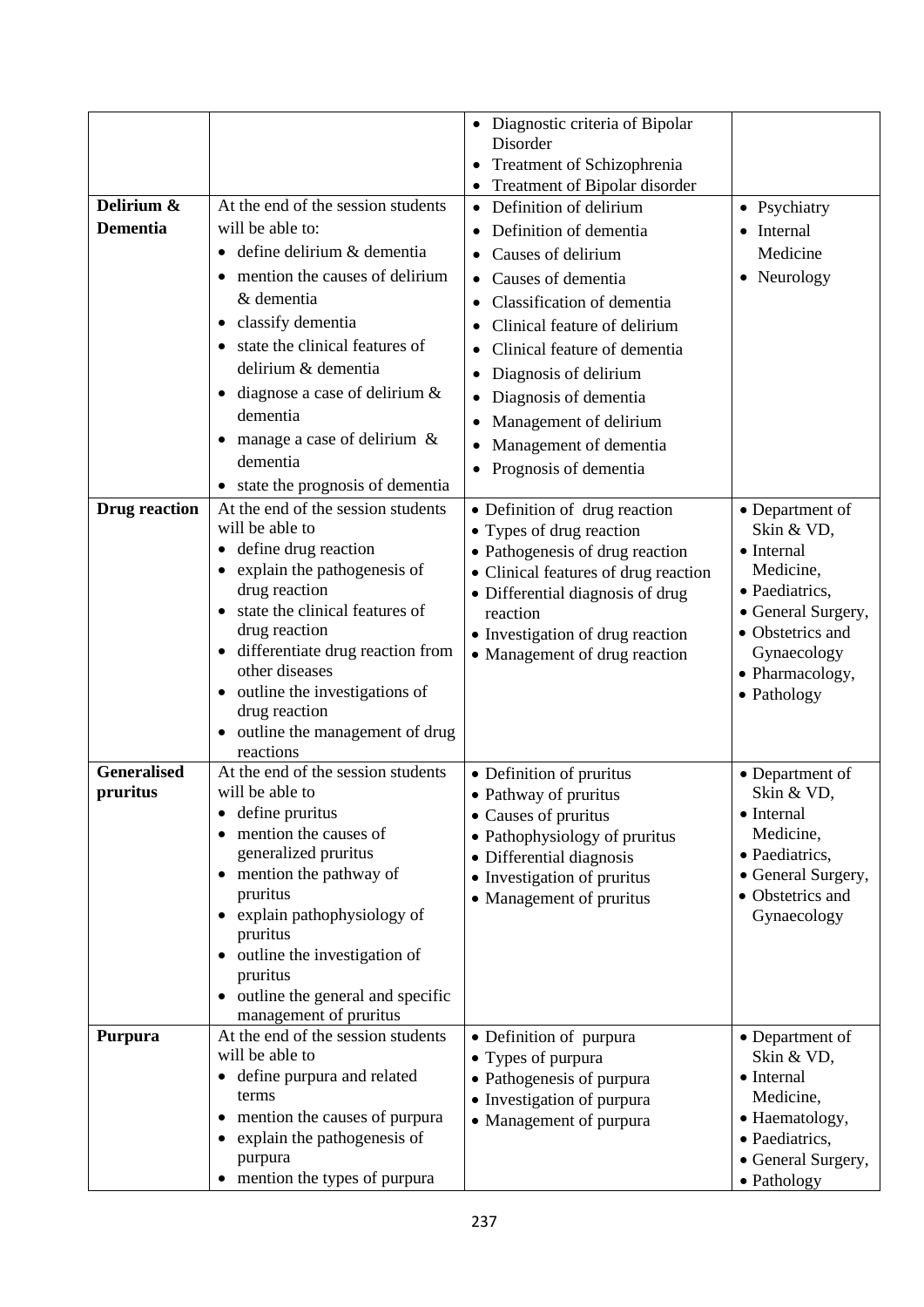|                         | • mention the investigation of<br>purpura<br>describe the management of<br>purpura                                                                                                                                                                                                                                                                                         |                                                                                                                                                                                                                            |                                                                                                                                     |
|-------------------------|----------------------------------------------------------------------------------------------------------------------------------------------------------------------------------------------------------------------------------------------------------------------------------------------------------------------------------------------------------------------------|----------------------------------------------------------------------------------------------------------------------------------------------------------------------------------------------------------------------------|-------------------------------------------------------------------------------------------------------------------------------------|
| <b>STI</b>              | At the end of the session students<br>will be able to<br>define STI and related terms<br>٠<br>classify STI<br>$\bullet$<br>clinical features of STI<br>$\bullet$<br>mention the laboratory<br>٠<br>investigation of STI<br>differentiate STI from other<br>$\bullet$<br>diseases<br>describe the management of STI<br>٠<br>outline prevention and control<br>٠<br>measures | • Definition of STI<br>• Classification of STI<br>• Clinical feature of STI<br>• Laboratory investigations of STI<br>• Differential diagnosis of STI<br>• Management of STI<br>• Prevention and control of STI             | • Department<br>of Skin &<br>VD,<br>• Internal<br>Medicine,<br>• General<br>Surgery,<br>• Microbiology<br>• Community<br>• Medicine |
| <b>Low Back</b><br>Pain | At the end of session students will be<br>able to:<br>define Low Back Pain<br>$\bullet$<br>mention different types of Low<br><b>Back Pain</b><br>describe the pathogenesis of Low<br>٠<br><b>Back Pain</b><br>enumerate the clinical features<br>$\bullet$<br>list the required laboratory<br>$\bullet$<br>investigations                                                  | • Definition of Low Back Pain<br>• Types of Low Back Pain<br>• Clinical stages of Low Back Pain<br>• Pathophysiology<br>• Clinical feature<br>• Complication<br>• Indication of operative and non-<br>operative treatment. | • Pathology<br>• Pharmacolog<br>y<br>• Physical<br>Medicine<br>• Radiology<br>• Orthopedics                                         |
| <b>Joint Pain</b>       | management with prevention.<br>At the end of session students will be<br>able to:<br>• explain the etiopathogenesis of<br>the disease.<br>• mention the causes of joint pain<br>• list the types of arthritis<br>• outline the management of the<br>disease according to the causes                                                                                        | Types of arthritis<br>$\bullet$<br>Stages of all types of arthritis<br>$\bullet$<br>Complications<br>$\bullet$<br>Conservative vs surgical treatment<br>$\bullet$                                                          | Anatomy<br>Pathology<br>٠<br>Pharmacolog<br>y<br>• Physical<br>Medicine                                                             |
| Osteoporosi<br>S        | At the end of session students will be<br>able to:<br>mention basic physiology of the<br>$\bullet$<br>bone and pathology of<br>osteoporosis<br>explain the consequences of<br>osteoporosis<br>describe social and economic<br>burden in the society<br>outline the management with a<br>protocol of prevention                                                             | • Causes and types of Osteoporosis<br>• Pathophysiology of osteoporosis<br>• Complication<br>• Drug used for Preventions                                                                                                   | • Physiology<br>• Pathology<br>• Pharmacolog<br>у<br>• Endocrinolog<br>у<br>• Radiology<br>$\bullet$ Obstetrics &<br>Gynaecology    |
| <b>Acute</b><br>abdomen | At the end of the session students<br>will be able to:<br>define acute abdomen<br>$\bullet$<br>list the common causes of acute<br>$\bullet$<br>abdomen                                                                                                                                                                                                                     | Definition of acute abdomen<br>$\bullet$<br>Causes and examples of acute<br>$\bullet$<br>abdomen<br>Surgical causes of acute abdomen<br>$\bullet$<br>Medical causes of acute abdomen<br>$\bullet$                          | • Internal<br>Medicine<br>• General<br>Surgery<br>• Obstetrics and<br>Gynaecology                                                   |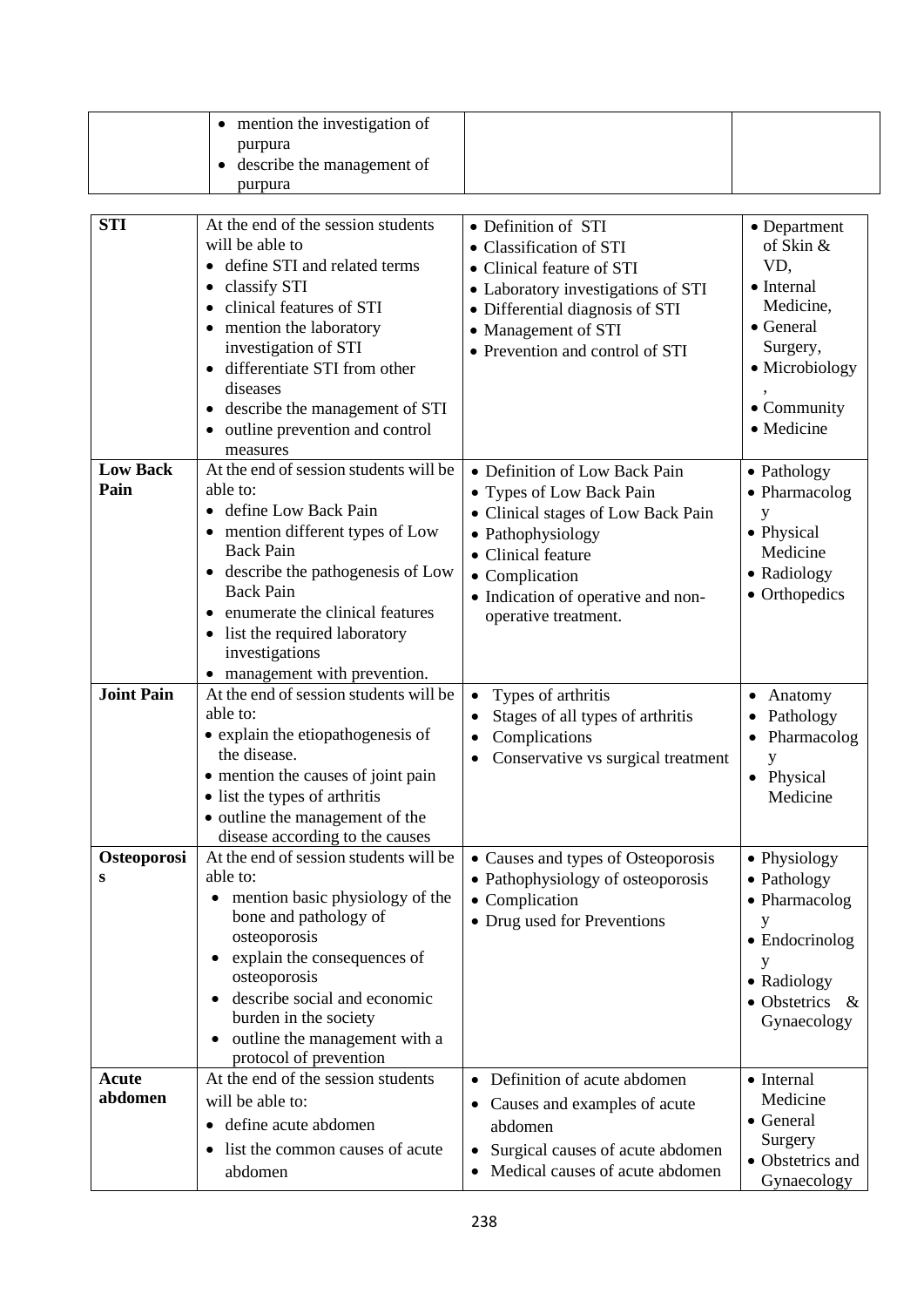|                                                      | mention the surgical, medical $\&$<br>gynecological causes of acute<br>abdomen<br>state the specific management<br>protocol of acute abdomen                                                                                                                                                                                                                                                                                                                                                                                                                                                                                                                                                                                              | • Gynecological causes of acute<br>abdomen<br>• Specific management of acute<br>abdomen                                                                                                                                                                                                                                                                                                                                             | • Paediatrics,                                                                                                           |
|------------------------------------------------------|-------------------------------------------------------------------------------------------------------------------------------------------------------------------------------------------------------------------------------------------------------------------------------------------------------------------------------------------------------------------------------------------------------------------------------------------------------------------------------------------------------------------------------------------------------------------------------------------------------------------------------------------------------------------------------------------------------------------------------------------|-------------------------------------------------------------------------------------------------------------------------------------------------------------------------------------------------------------------------------------------------------------------------------------------------------------------------------------------------------------------------------------------------------------------------------------|--------------------------------------------------------------------------------------------------------------------------|
| <b>Thromboph</b><br>lebitis/Phle<br>bothrombos<br>is | At the end of the session students<br>will be able to:<br>• define thrombophlebitis<br>define phlebothrombosis<br>٠<br>mention the etiology of<br>thrombophlebitis &<br>phlebothrombosis<br>explain the pathogenesis of<br>٠<br>thrombophlebitis &<br>phlebothrombosis<br>state the clinical features of<br>thrombophlebitis &<br>phlebothrombosis<br>differentiate between<br>$\bullet$<br>thrombophlebitis &<br>phlebothrombosis<br>state the name of procoagulant $\&$<br>٠<br>anticoagulant<br>mention the complications of<br>٠<br>thrombophlebitis &<br>phlebothrombosis<br>• outline the management of<br>thrombophlebitis &<br>phlebothrombosis<br>state the measures of<br>physiotherapy for prevention of<br>thrombophlebitis & | • Definition of thrombophlebitis $&$<br>phlebothrombosis<br>Etiology of thrombophlebitis $\&$<br>phlebothrombosis<br>• Pathology of thrombophlebitis $&$<br>phlebothrombosis<br>Clinical features of<br>thrombophlebitis &<br>phlebothrombosis<br>Names procoagulant &<br>anticoagulant<br>• Complications of thrombophlebitis<br>& phlebothrombosis<br>Management of thrombophlebitis<br>& phlebothrombosis<br>Preventive measures | • Internal<br>Medicine<br>• General<br>Surgery<br>• Obstetrics and<br>Gynaecology<br>• Pathology                         |
| <b>Sepsis</b>                                        | phlebothrombosis<br>At the end of the session students<br>will be able to:<br>· define sepsis, MODS, SIRS,<br>bacteremia, pyemea, septic shock<br>• mention the etiology of sepsis<br>• explain the pathophysiology of<br>sepsis<br>• state the clinical features of sepsis<br>• differentiate the stages of sepsis<br>• state the investigations for sepsis<br>• outline the general management<br>of sepsis<br>• assess the need of HDU and ICU<br>support in sepsis<br>• state the fate of sepsis                                                                                                                                                                                                                                      | · Definition-MODS, SIRS,<br>bacteremia, pyemea, septic shock<br>• Etiology of sepsis<br>• Pathophysiology of sepsis<br>• Clinical features of sepsis<br>• Investigations of sepsis<br>• General management of sepsis<br>• Fate of sepsis                                                                                                                                                                                            | • Internal<br>Medicine,<br>• General<br>Surgery,<br>• Obstetrics and<br>Gynaecology<br>• Pathology<br>• Pharmacolog<br>y |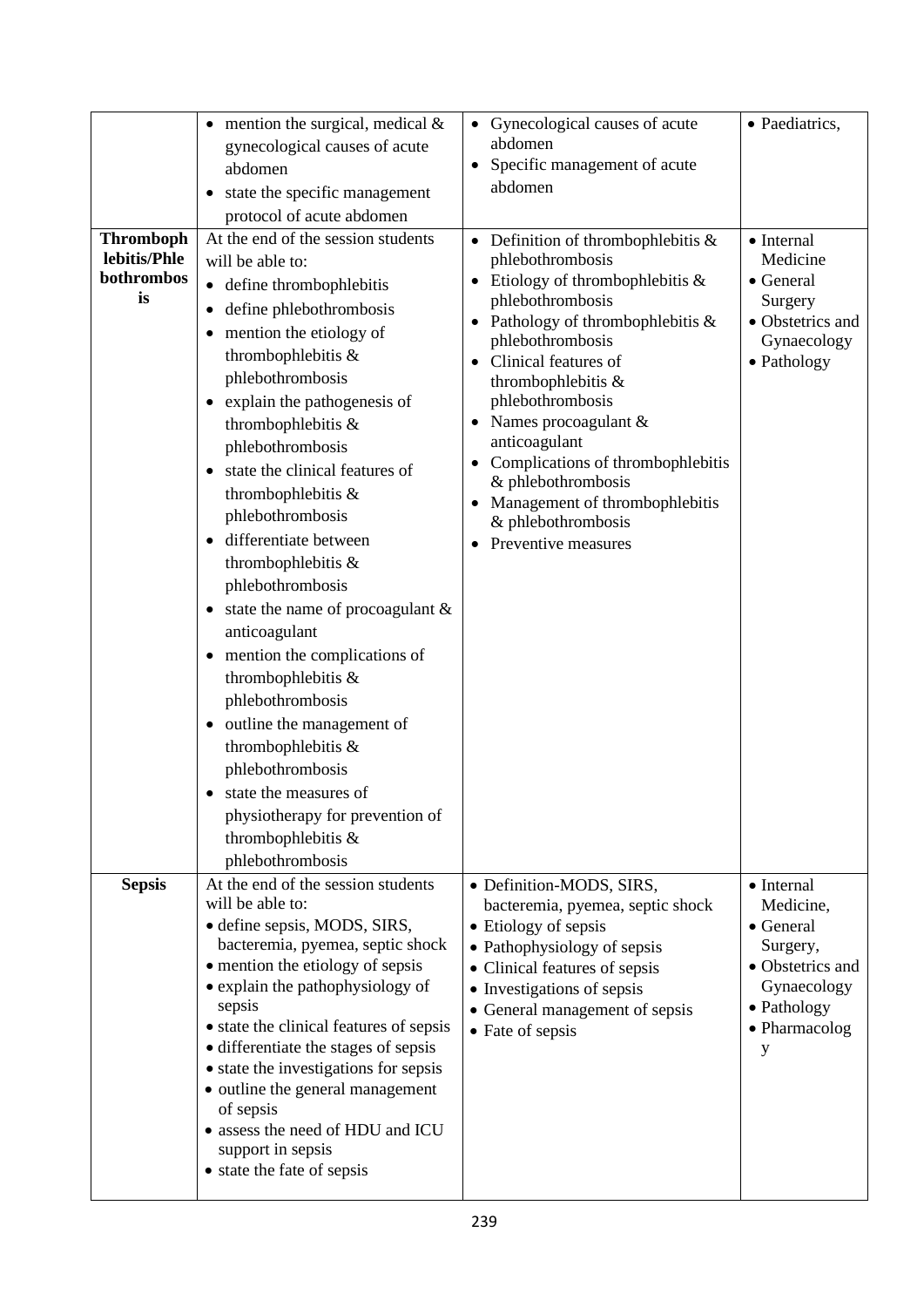| <b>Infection</b><br><b>Prevention</b><br>& Control | At the end of the session students<br>will be able to:<br>• define sterilization<br>• state the concept of disinfection<br>• mention universal precaution of<br>infection prevention & control<br>• define hospital acquired infection<br>• describe the cross infection<br>· describe infection control in<br>emerging diseases<br>• mention prevention of hospital<br>infections                                                                                                                                                                                                                                                                                                                                                                                                                                                 | • Concept of sterilization<br>• Concept of disinfection<br>• Universal precaution<br>• Hospital acquired infection<br>• Cross infection<br>• Infection control in emerging<br>diseases<br>• Prevention of hospital infection                                                                                                                                                                                                                                                                                                                                                                                                                   | • Internal<br>Medicine,<br>• General<br>Surgery<br>• Obstetrics and<br>Gynaecology<br>• Pathology<br>• Anaesthesiolo<br>gy<br>• Critical care<br>Medicine                                      |
|----------------------------------------------------|------------------------------------------------------------------------------------------------------------------------------------------------------------------------------------------------------------------------------------------------------------------------------------------------------------------------------------------------------------------------------------------------------------------------------------------------------------------------------------------------------------------------------------------------------------------------------------------------------------------------------------------------------------------------------------------------------------------------------------------------------------------------------------------------------------------------------------|------------------------------------------------------------------------------------------------------------------------------------------------------------------------------------------------------------------------------------------------------------------------------------------------------------------------------------------------------------------------------------------------------------------------------------------------------------------------------------------------------------------------------------------------------------------------------------------------------------------------------------------------|------------------------------------------------------------------------------------------------------------------------------------------------------------------------------------------------|
| <b>Shock</b>                                       | At the end of the session students<br>will be able to:<br>$\bullet$ define shock<br>• state the types of shock<br>• explain the pathogenesis of shock<br>• list the clinical features of shock<br>• state the complications of shock<br>• outline the general management<br>of shock<br>• state the indications of HDU and<br>ICU                                                                                                                                                                                                                                                                                                                                                                                                                                                                                                  | Definition of shock<br>$\bullet$<br>Types of shock<br>$\bullet$<br>Pathogenesis of shock<br>$\bullet$<br>Clinical features of shock<br>Complications of shock<br>General management of shock                                                                                                                                                                                                                                                                                                                                                                                                                                                   | • Internal<br>Medicine,<br>• General<br>Surgery<br>• Obstetrics<br>and<br>Gynaecology<br>• Pathology<br>• Anaesthesiolo<br>gy<br>• Critical care<br>Medicine                                   |
| <b>Fluid and</b><br><b>Electrolytes</b>            | At the end of the session students<br>will be able to:<br>• state the daily input/output of<br>fluids and electrolytes<br>• mention the normal level of<br>common electrolytes<br>• define hypo and hyper natraemea<br>• list the causes of hypo and hyper<br>natraemea<br>• mention the clinical feature of<br>hypo and hyper natraemea<br>• outline the treatment of hypo and<br>hyper natraemea<br>• define hypo and hyper kalaemea<br>• state the causes of hypo and hyper<br>kalaemea<br>• mention the clinical feature of<br>hypo and hyper kalaemea<br>• outline the treatment of hypo and<br>hyper kalaemea<br>• define hypo and hyper calcimea<br>• state the causes of hypo and hyper<br>calcimea<br>• mention the clinical feature of<br>hypo and hyper calcimea<br>• state the treatment of hypo and<br>hyper calcimea | • Daily input/output<br>• Normal level of common<br>electrolytes<br>• Definition of hypo and hyper<br>natraemea,<br>• Causes of hypo and hyper<br>natraemea<br>• Clinical features of hypo and hyper<br>natraemea<br>• Treatment of hypo and hyper<br>natraemea<br>• Definition of hypo and hyper<br>kalaemea,<br>• Causes of hypo and hyper kalaemea<br>• Clinical features of hypo and hyper<br>kalaemea<br>• Treatment of hypo and hyper<br>kalaemea<br>• Definition of hypo and hyper<br>calcimea,<br>• Cuses of hypo and hyper calcimea<br>• Clinical features of hypo and hyper<br>calcimea<br>• Treatment of hypo and hyper<br>calcimea | • Internal<br>Medicine,<br>• General<br>Surgery<br>• Obstetrics<br>and<br>Gynaecology<br>• Pathology<br>• Anaesthesiolo<br>gy<br>• Critical care<br>Medicine<br>• Biochemistry<br>• Physiology |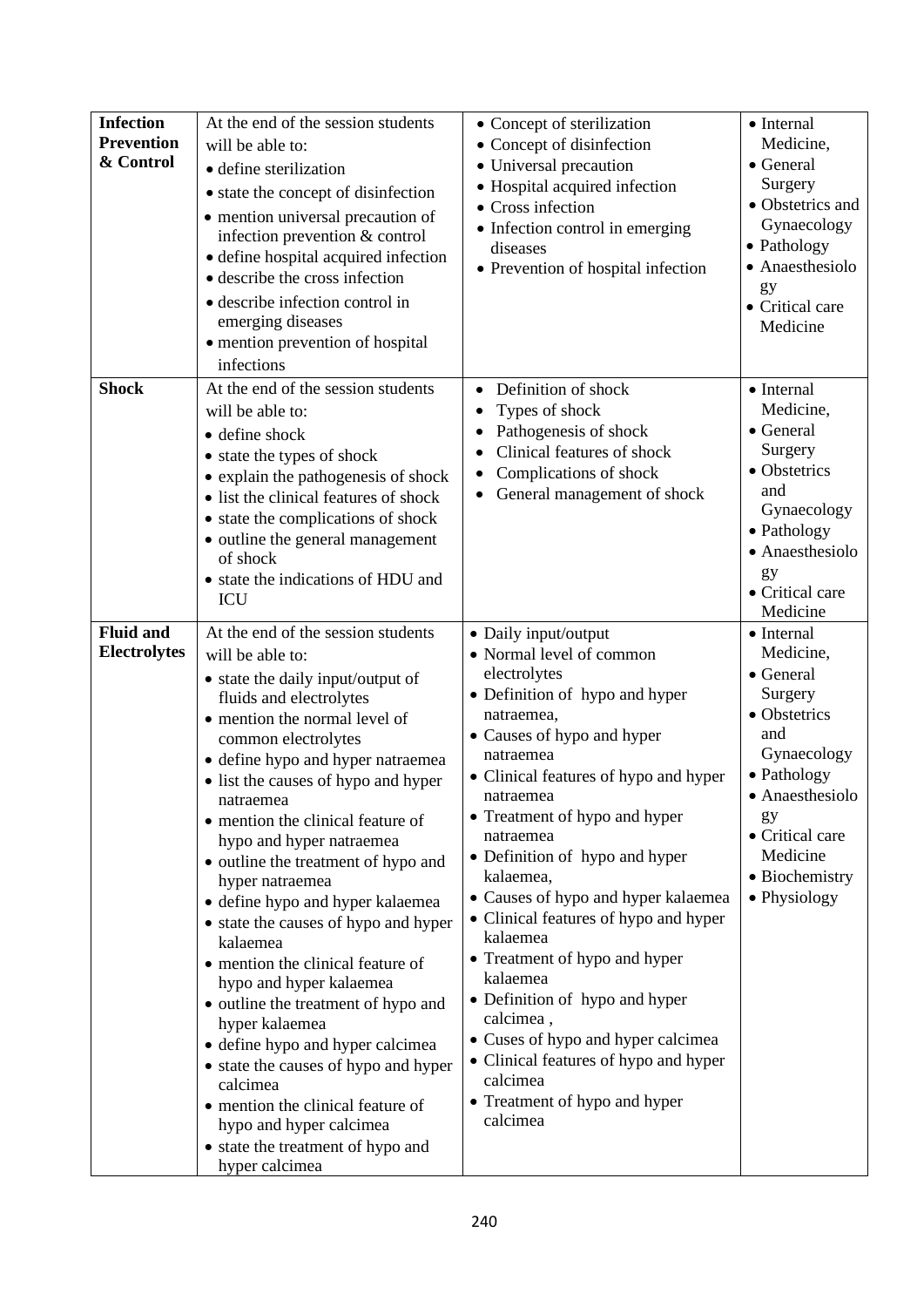| <b>Burn</b>            | At the end of the session students<br>will be able to:<br>• define burn<br>• state clinical feature of burn<br>according to depth<br>• explain the pathogenesis of burn<br>• state the complications of burn<br>• mention the assessment criteria of<br>surface area of burn<br>• state the assessment criteria of<br>fluid requirement of burn<br>• outline the general management<br>of burn<br>• state the compartmental syndrome<br>and fasciotomy<br>• define contracture<br>• state the prevention of contracture<br>• mention the reconstructive<br>measures of contracture | • Definition of burn<br>Clinical features of burn according<br>to depth<br>Pathogenesis of burn<br>Complications of burn<br>Surface area assessment of burn<br>Fluid requirement assessment of<br>burn<br>General management of burn<br>Compartmental syndrome and<br>fasciotomy<br>• Contracture, prevention and<br>reconstructive measures                         | • General<br>Surgery<br>• Plastic<br>Surgery,<br>· Paediatrics,<br>• Anaesthesiolo<br>gy<br>• Critical care<br>Medicine                          |
|------------------------|------------------------------------------------------------------------------------------------------------------------------------------------------------------------------------------------------------------------------------------------------------------------------------------------------------------------------------------------------------------------------------------------------------------------------------------------------------------------------------------------------------------------------------------------------------------------------------|----------------------------------------------------------------------------------------------------------------------------------------------------------------------------------------------------------------------------------------------------------------------------------------------------------------------------------------------------------------------|--------------------------------------------------------------------------------------------------------------------------------------------------|
| Per rectal<br>bleeding | At the end of the session students<br>will be able to:<br>• define per rectal bleeding<br>• state the types of per rectal<br>bleeding<br>• list the causes of per rectal<br>bleeding<br>• mention the clinical features of<br>per rectal bleeding<br>• state the investigation protocol of<br>per rectal bleeding<br>• outline the management of per<br>rectal bleeding                                                                                                                                                                                                            | • Definition of per rectal bleeding<br>• Types of per rectal bleeding<br>• Causes of per rectal bleeding<br>• Clinical features of per rectal<br>bleeding<br>• Investigation protocol of per rectal<br>bleeding<br>• Management of per rectal bleeding                                                                                                               | • Internal<br>Medicine,<br>• General<br>Surgery<br>• Obstetrics<br>and<br>Gynaecology<br>· Pediatric<br>surgery                                  |
| <b>Vertigo</b>         | At the end of session students will<br>be able to:<br>define vertigo<br>$\bullet$<br>classify vertigo<br>$\bullet$<br>explain anatomy & physiology<br>$\bullet$<br>of balance<br>describe pathophysiology of<br>$\bullet$<br>vertigo<br>explain causes of vertigo<br>$\bullet$<br>state sign & symptoms of<br>vertigo<br>mention the investigations of<br>$\bullet$<br>vertigo<br>describe the management of<br>٠<br>vertigo<br>state rehabilitation procedure of<br>$\bullet$<br>patient with chronic vertigo                                                                     | Definition of vertigo<br>$\bullet$<br>Classification of vertigo<br>Anatomy & physiology of<br>$\bullet$<br>balance<br>Pathophysiology of vertigo<br>٠<br>Causes of vertigo<br>$\bullet$<br>Symptoms & signs of vertigo<br>$\bullet$<br>Investigation of vertigo<br>$\bullet$<br>Management of vertigo<br>$\bullet$<br>Rehabilitation of chronic vertigo<br>$\bullet$ | <b>Otolaryngo</b><br>logy<br><b>Medicine</b><br>$\bullet$<br>Ophthalmol<br>$\bullet$<br>ogy<br>Orthopedics<br>$\bullet$<br>Anatomy<br>Physiology |
|                        | At the end of session students will<br>be able to:<br>define congenital anomalies /<br>birth defects                                                                                                                                                                                                                                                                                                                                                                                                                                                                               | Definition of congenital<br>$\bullet$<br>anomalies / birth defects<br>Classification of congenital<br>٠<br>anomalies                                                                                                                                                                                                                                                 | <b>Pediatrics</b><br>Orthopedic<br>S<br>Cardiology<br>٠                                                                                          |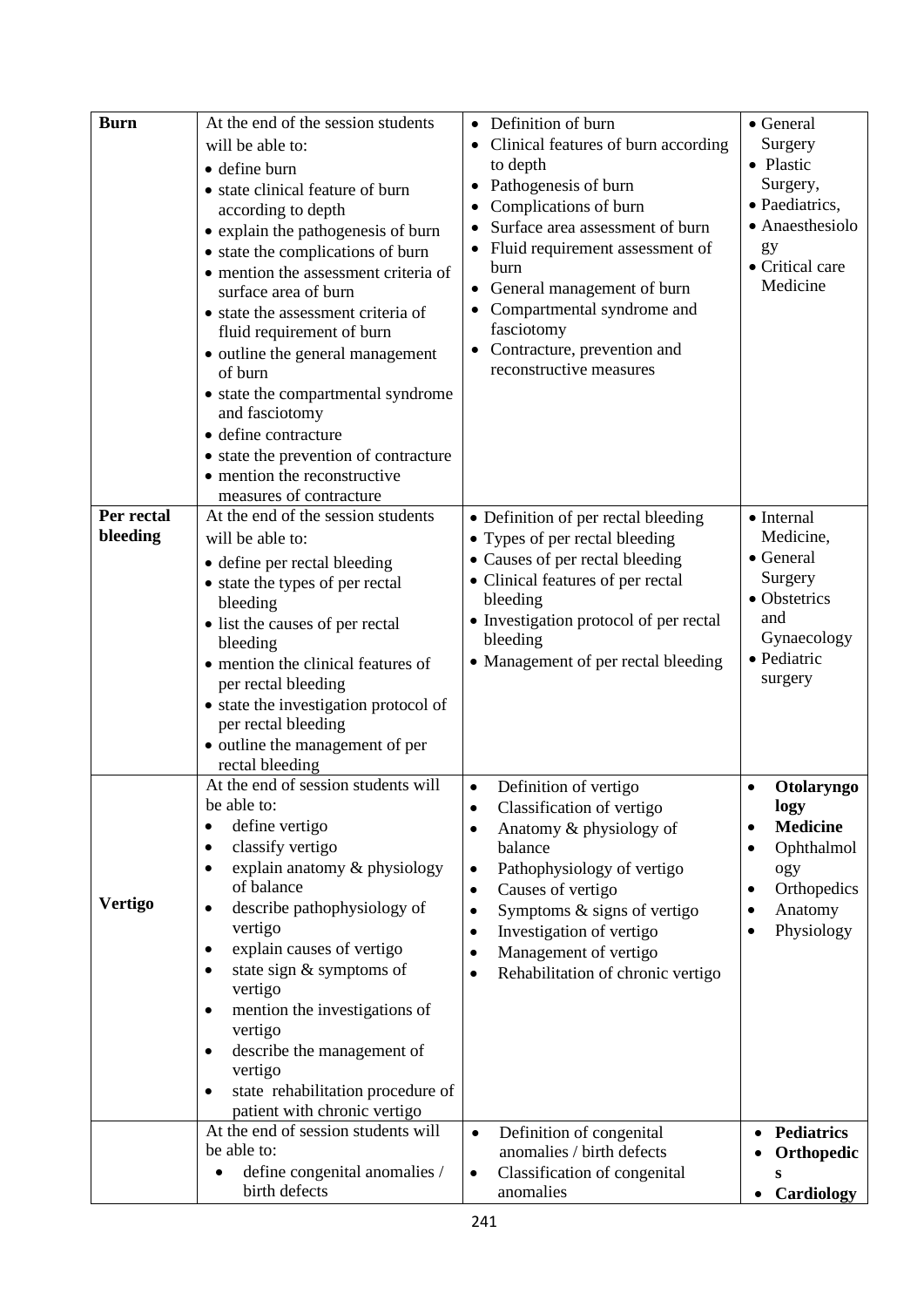| Congenital<br><b>Anomalies</b>                              | classify congenital anomalies<br>$\bullet$<br>mention the causes and risk<br>$\bullet$<br>factors of congenital<br>anomalies<br>state the screening of<br>٠<br>congenital anomalies<br>list the common congenital<br>$\bullet$<br>anomalies<br>state epidemiology of<br>$\bullet$<br>common congenital anomalies<br>outline manage congenital<br>٠<br>anomalies<br>explain prevention of<br>$\bullet$<br>congenital anomalies<br>describe rehabilitation of a<br>patients with congenital<br>anomalies                                                      | Causes & risk factors of<br>$\bullet$<br>congenital anomalies<br>Screening of congenital<br>٠<br>anomalies<br>Epidemiology of congenital<br>٠<br>anomalies<br>Common congenital anomalies<br>$\bullet$<br>Management of congenital<br>$\bullet$<br>anomalies<br>Prevention of congenital<br>$\bullet$<br>anomalies<br>Rehabilitation of patients with<br>$\bullet$<br>congenital anomalies                                                                                                      | Plastic<br>$\bullet$<br>surgery<br>Otolaryngol<br>ogy<br>Anatomy                                                                                                                                    |
|-------------------------------------------------------------|-------------------------------------------------------------------------------------------------------------------------------------------------------------------------------------------------------------------------------------------------------------------------------------------------------------------------------------------------------------------------------------------------------------------------------------------------------------------------------------------------------------------------------------------------------------|-------------------------------------------------------------------------------------------------------------------------------------------------------------------------------------------------------------------------------------------------------------------------------------------------------------------------------------------------------------------------------------------------------------------------------------------------------------------------------------------------|-----------------------------------------------------------------------------------------------------------------------------------------------------------------------------------------------------|
| Wound<br><b>Infection</b>                                   | At the end of session students will<br>be able to:<br>define wound infection,<br>surgical site infection $&$<br>nosocomial infection<br>mention the causes and risk<br>٠<br>factors of wound infection and<br>nosocomial infection<br>describe the pathophysiology<br>٠<br>of wound infection<br>list the clinical features of<br>٠<br>wound infection<br>describe the management of<br>$\bullet$<br>wound infection<br>explain prevention of wound<br>٠<br>infection and nosocomial<br>infection<br>state the consequences of<br>untreated wound infection | Definition of wound infection,<br>$\bullet$<br>surgical site infection $&$<br>nosocomial infection<br>Causes and risk factors of wound<br>$\bullet$<br>infection and nosocomial<br>infection<br>Pathophysiology of wound<br>$\bullet$<br>infection<br>Clinical features of wound<br>$\bullet$<br>infection<br>Management of wound infection<br>$\bullet$<br>Prevention of wound infection<br>$\bullet$<br>and nosocomial infection<br>Consequences of untreated<br>$\bullet$<br>wound infection | <b>Surgery</b><br>$\bullet$<br><b>Obstetrics</b><br>$\bullet$<br>$\boldsymbol{\&}$<br><b>Gynecolog</b><br>у<br><b>Otolaryngo</b><br>$\bullet$<br>logy<br>Pathology<br>$\bullet$<br>Microbiolo<br>gy |
| <b>Urinary</b><br><b>Tract</b><br><b>Infection</b><br>(UTI) | At the end of the session students<br>will be able to:<br>define UTI<br>$\bullet$<br>enumerate the micro-organisms<br>$\bullet$<br>responsible for UTI<br>explain the signs and<br>$\bullet$<br>symptoms of UTI<br>enumerate different<br>investigations for UTI<br>explain the effects of<br>$\bullet$<br>pregnancy (hormonal) on UTI<br>explain the complications of<br>$\bullet$<br>UTI especially on pregnancy<br>and fetus<br>list the drugs used for treatment<br>of UTI<br>mention appropriate referral<br>criteria for UTI                          | Definition of UTI<br>$\bullet$<br>Micro-organisms responsible for<br>$\bullet$<br><b>UTI</b><br>Signs and symptoms of UTI<br>$\bullet$<br>Investigations for UTI<br>$\bullet$<br>Effects of pregnancy (hormonal)<br>$\bullet$<br>on UTI<br>Complications of UTI on<br>٠<br>pregnancy and fetus<br>Drugs used for treatment of UTI<br>$\bullet$<br>Criteria ofr referral for UTI<br>$\bullet$                                                                                                    | Medicine /<br>$\bullet$<br><b>Nephrolo</b><br>gy<br><b>Obstetrics</b><br>$\bullet$<br>&<br>Gynecolo<br>gy<br>Microbiol<br>$\bullet$<br>ogy<br>Pharmacol<br>ogy                                      |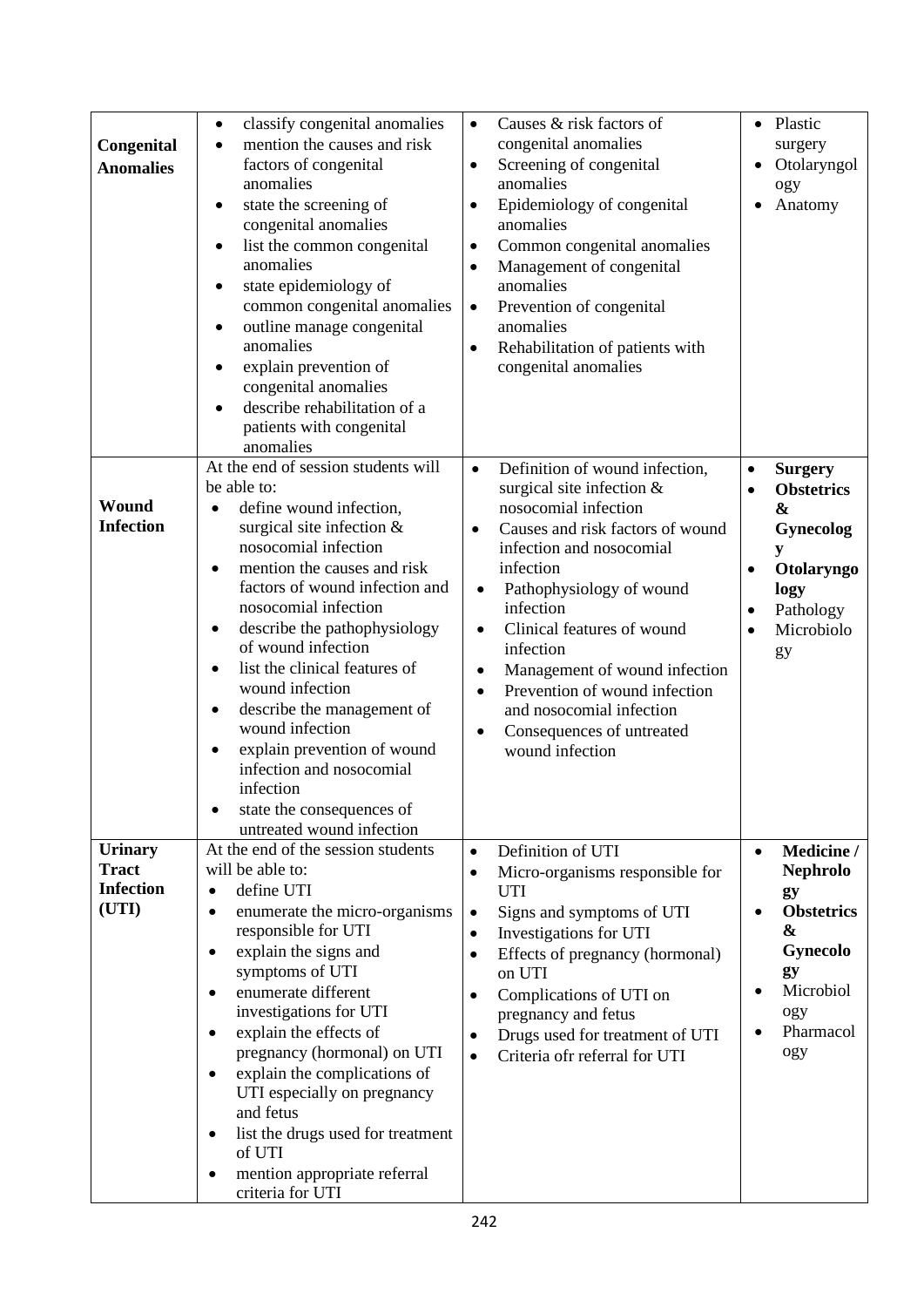| <b>Abnormal</b><br>uterine<br>bleeding<br>(AUB) | At the end of the session students<br>will be able to:<br>• define different types abnormal<br>uterine bleeding (AUB)<br>explain the causes and<br>$\bullet$<br>pathophysiology of AUB<br>state the clinical features of AUB<br>$\bullet$<br>mention the investigations for<br>$\bullet$<br><b>AUB</b><br>name the differential diagnosis<br>٠<br>of different causes AUB<br>outline the management<br>٠<br>approach of the cases of AUB                                                                                              | • Definition of different types AUB<br>(like-menorrhagia,<br>polymenorrhoea,<br>oligomenorrhoea, amenorrhoea<br>$etc.$ )<br>Causes & Pathophysiology of<br><b>AUB</b><br><b>Clinical features of AUB</b><br>$\bullet$<br>Investigations for AUB<br>Differential diagnosis of different<br>causes AUB (like-hypothalamic<br>pituitary dysfunction, ovarian<br>dysfunction, thyroid dysfunction,<br>diabetes mellitus,<br>haemoginopathies,<br>thrombocytopenia & dengue)<br>Management approach of the cases<br>of AUB                | <b>Obstetrics</b><br>$\bullet$<br>&<br><b>Gynecolog</b><br>у<br><b>Medicine</b><br>٠<br>Endocrinol<br>٠<br>ogy<br>Haematolo<br>$\bullet$<br>gy |
|-------------------------------------------------|---------------------------------------------------------------------------------------------------------------------------------------------------------------------------------------------------------------------------------------------------------------------------------------------------------------------------------------------------------------------------------------------------------------------------------------------------------------------------------------------------------------------------------------|--------------------------------------------------------------------------------------------------------------------------------------------------------------------------------------------------------------------------------------------------------------------------------------------------------------------------------------------------------------------------------------------------------------------------------------------------------------------------------------------------------------------------------------|------------------------------------------------------------------------------------------------------------------------------------------------|
| <b>Convulsion</b>                               | At the end of the session students<br>will be able to:<br>define convulsion<br>$\bullet$<br>state the magnitude $\&$ patient<br>٠<br>profiles of convulsion<br>mention the causes of<br>$\bullet$<br>convulsion<br>list the clinical features<br>$\bullet$<br>convulsion<br>$\bullet$ mention D/Ds of different types<br>of convulsion<br>list the investigations for<br>٠<br>convulsion<br>outline the treatment of<br>$\bullet$<br>convulsion<br>state the prevention of<br>convulsion<br>state complications of<br>٠<br>convulsion | Definition of convulsion<br>٠<br>Magnitude & patient profiles of<br>convulsion<br>Causes of convulsion<br>Clinical features convulsion<br>D/Ds of different causes of<br>convulsion (like-Head Injury,<br>Brain Abscess, Brain Tumour,<br>Tuberculosis, Epilepsy, Sepsis,<br>Poisoning, Eclampsia)<br>Investigations for convulsion<br>٠<br>Treatment of convulsion<br>Prevention of convulsion<br>Complications of convulsion                                                                                                       | Paediatrics<br>$\bullet$<br>Obstetrics &<br>$\bullet$<br>Gynecology<br>Medicine /<br>Neuro-<br>medicine<br>Surgery<br>٠<br>/Neuro-<br>surgery  |
| <b>Abdominal</b><br>Lump                        | At the end of the session students<br>will be able to-<br>define abdominal lump<br>٠<br>mention the causes of different<br>$\bullet$<br>forms of abdominal lump<br>state the magnitude $&$ patient<br>٠<br>profiles of abdominal lump<br>mention the clinical presentation<br>٠<br>abdominal lump<br>mention the investigations for<br>٠<br>abdominal lump<br>explain differential diagnosis of<br>$\bullet$<br>different form of abdominal<br>lump<br>outline treatment of abdominal<br>٠<br>lump                                    | Definition of abdominal lump<br>$\bullet$<br>Causes of abdominal lump<br>(Different forms of abdominal<br>lump like - GIT lumps,<br>Lymphoma, Mesenteric Cyst,<br>Enlarged liver, Enlarged Spleen,<br>Fibroid Uterus, Benign Ovarian<br>Tumor, Malignant Ovarian. Tumor<br>& TO mass)<br>Magnitude & patient profiles of<br>abdominal lump<br>Clinical presentation abdominal<br>lump<br>Investigations for abdominal lump<br>٠<br>Differential diagnosis of different<br>form of abdominal lump<br>Treatment of abdominal lump<br>٠ | <b>Obstetrics</b><br>$\bullet$<br>&<br>Gynecolog<br><b>Surgery</b><br>٠<br>Medicine<br>$\bullet$<br>Oncologist<br>$\bullet$                    |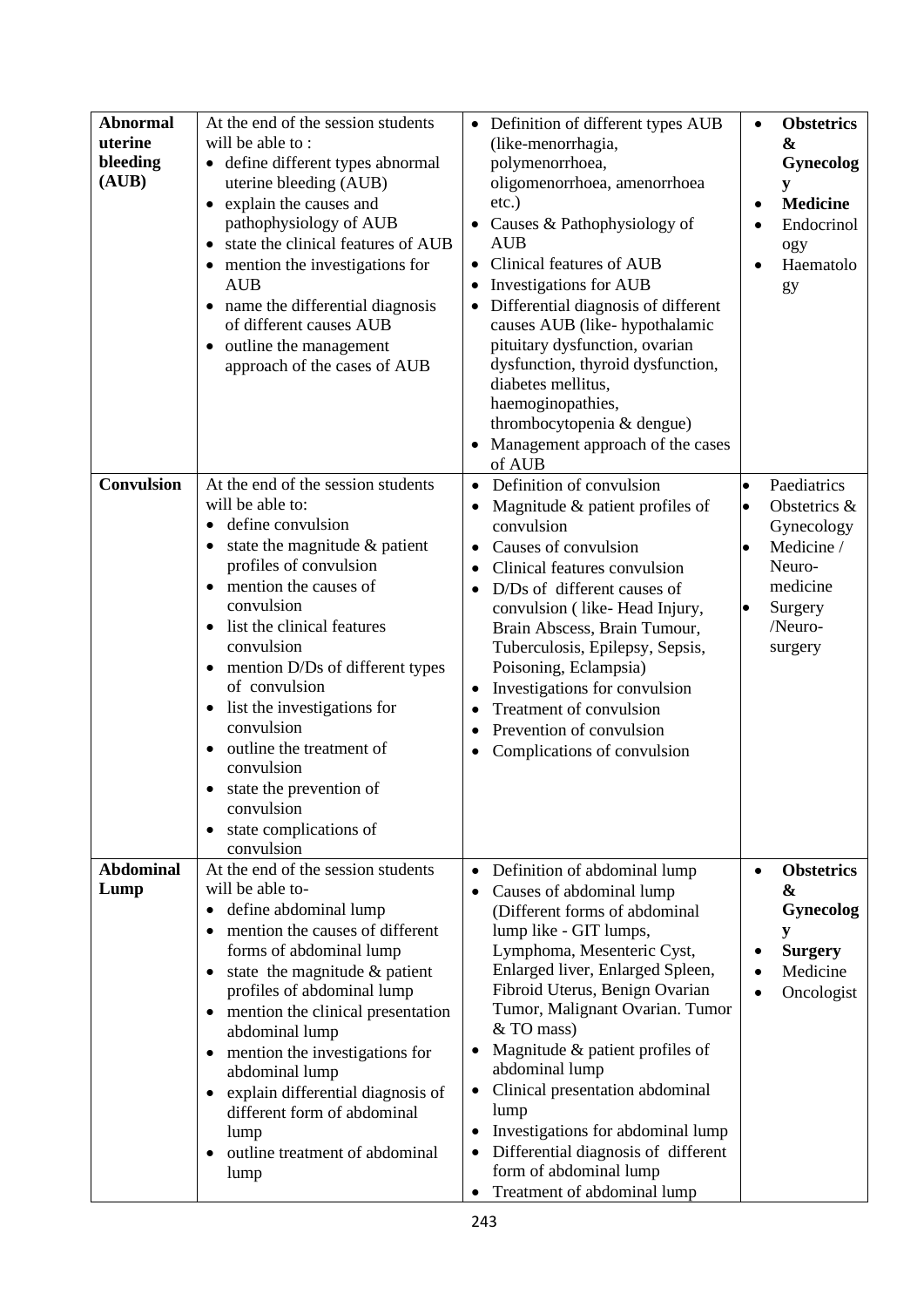|                            | explain follow up of abdominal<br>lump                                                                                                                                                                                                                                                                                                                                                                                                                                                                                                                                                                                                                                             | • Follow up of abdominal lump                                                                                                                                                                                                                                                                                                                                                                                                                                                                                                                             |                                                                                                                                              |
|----------------------------|------------------------------------------------------------------------------------------------------------------------------------------------------------------------------------------------------------------------------------------------------------------------------------------------------------------------------------------------------------------------------------------------------------------------------------------------------------------------------------------------------------------------------------------------------------------------------------------------------------------------------------------------------------------------------------|-----------------------------------------------------------------------------------------------------------------------------------------------------------------------------------------------------------------------------------------------------------------------------------------------------------------------------------------------------------------------------------------------------------------------------------------------------------------------------------------------------------------------------------------------------------|----------------------------------------------------------------------------------------------------------------------------------------------|
| <b>Anaemia</b>             | At the end of session students will<br>be able to:<br>define anaemia<br>$\bullet$<br>classify anaemia<br>$\bullet$<br>list common causes of anaemia<br>$\bullet$<br>in Bangladesh<br>explain clinical approaches<br>$\bullet$<br>(history taking, physical<br>examination & investigations))<br>a patient with anaemia<br>describe treatment of anaemia<br>$\bullet$<br>state management of anaemia<br>$\bullet$<br>before surgery<br>outline management of<br>$\bullet$<br>anaemia during pregnancy<br>mention prevention of anaemia                                                                                                                                              | Definition of anaemia<br>$\bullet$<br>Classification of anaemia<br>$\bullet$<br>Common causes of anaemia in<br>$\bullet$<br>Bangladesh<br>Approach (history taking,<br>$\bullet$<br>clinical examination and lab<br>investigation) towards an<br>anaemic patient<br>Treatment of anaemia<br>$\bullet$<br>Management of anaemia before<br>$\bullet$<br>surgery<br>Management of anaemia during<br>$\bullet$<br>pregnancy<br>Prevention of anaemia<br>$\bullet$                                                                                             | Medicine/<br>$\bullet$<br>Hematology<br><b>Obstetrics</b><br>$\bullet$<br>$\boldsymbol{\&}$<br><b>Gynecolog</b><br>y<br>Surgery<br>$\bullet$ |
| <b>Unconsciou</b><br>sness | At the end of session students will<br>be able to:<br>define unconsciousness<br>$\bullet$<br>mention the level of<br>$\bullet$<br>unconsciousness.<br>list the causes of<br>$\bullet$<br>unconsciousness.<br>explain clinical approaches<br>$\bullet$<br>(history taking, physical<br>examination $&$ investigations))<br>towards an unconsciousness<br>patient<br>outline emergency<br>$\bullet$<br>management of an unconscious<br>patient.<br>describe general management<br>$\bullet$<br>of unconscious patient<br>mention indications emergency<br>$\bullet$<br>surgery for unconscious patient<br>mention emergency obstetrics<br>$\bullet$<br>care for unconscious patient. | Definition of unconsciousness<br>$\bullet$<br>Level of<br>$\bullet$<br>unconsciousness(including<br>Glasgow Coma Scale)<br>Approach to an unconscious<br>$\bullet$<br>patient (history taking , clinical<br>examination, lab investigation<br>and bedside investigation)<br>Responsibility of an emergeny<br>$\bullet$<br>medical officer(ABC)<br>General management of<br>$\bullet$<br>unconscious patient<br>Indications emergency surgery<br>$\bullet$<br>for unconscious patient<br>Emergency obstetric care for<br>$\bullet$<br>unconscious patient. | <b>Medicine-</b><br>$\bullet$<br>Neuro-<br>medicine<br><b>Surgery</b><br><b>Obstetrics</b><br>$\bullet$<br>&<br><b>Gynecology</b>            |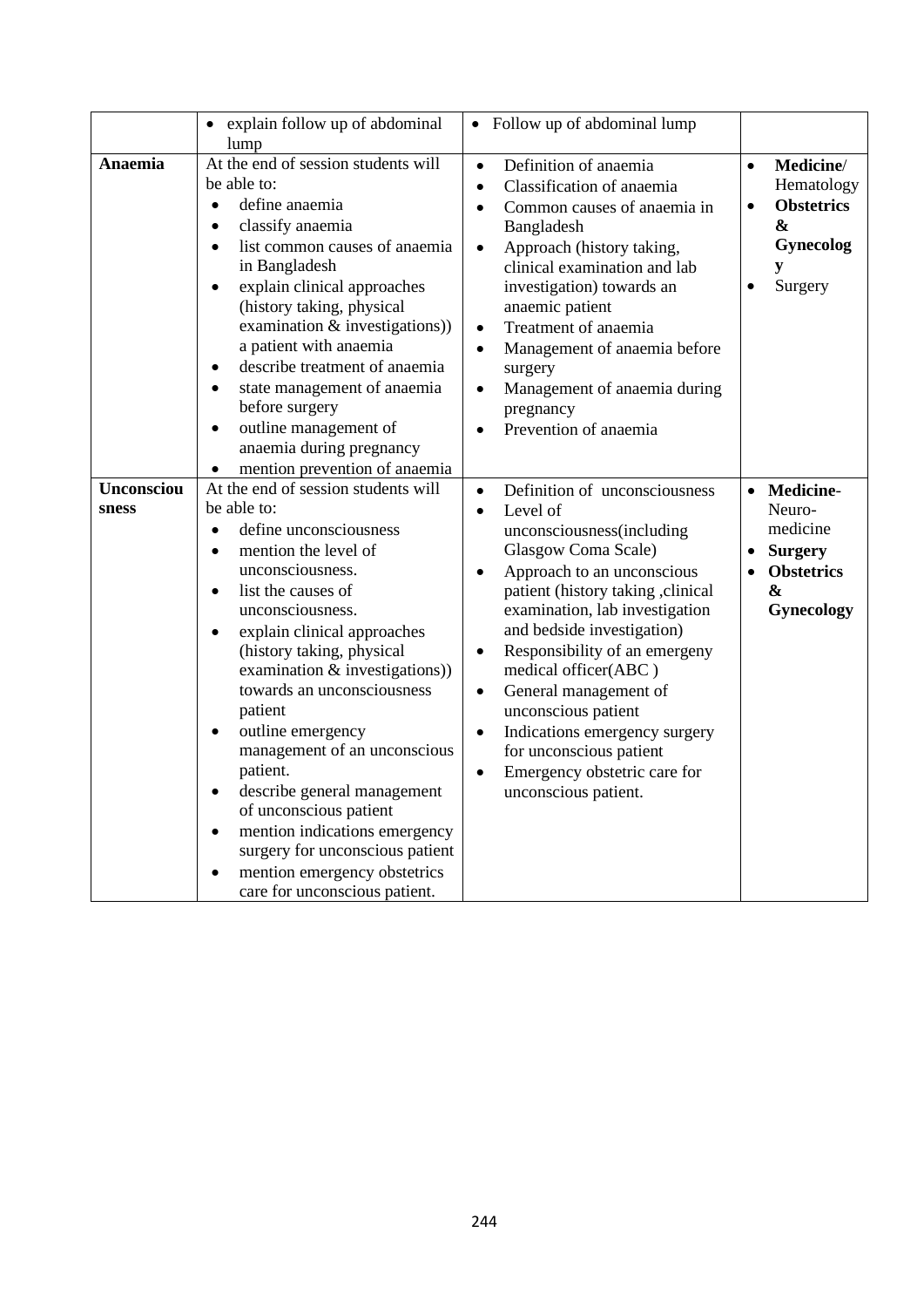# **Medicine & Allied Subjects Departmental Integrated Teaching-Phase-IV**

Medicine and Allied subjects of phase IV will organized the departmental integrated teaching on the following topics where faculty members of internal medicine and concerned allied subjects must be present and take part in the integrated teaching. While the faculty representatives from concerned clinical and other departments will also participate actively. Teachers will be the speakers in each session. Participation of the students of phase IV should be ensured. Students need to get some take home message from every session. To ensure presence of the students few marks will be allocated from practical part of the professional examination as a part of integrated teaching and submission of write up on what was learned by the student as summary. Schedule of the departmental integrated teaching session will be set by the department in coordination with the phase IV committee.

Each session will be for at least 2 hours

- 1. Heart Failure
- 2. Congenital Heart Disease
- 3. Bronchial Asthma
- 4. Liver Abscess
- 5. Malabsorption syndrome
- 6. Irritable bowel syndrome(IBS)
- 7. Psoriasis
- 8. Leprosy
- 9. Autism spectrum disorder (ASD)
- 10. Somatoform disorder

| <b>Topic</b>                                 | <b>Learning Objective</b>                                                                                                                                                                                                                                                                                                                                                                  | <b>Core Contents</b>                                                                                                                                                                                                                                             | <b>Other Discipline</b><br><b>Involved</b>                                                                         |
|----------------------------------------------|--------------------------------------------------------------------------------------------------------------------------------------------------------------------------------------------------------------------------------------------------------------------------------------------------------------------------------------------------------------------------------------------|------------------------------------------------------------------------------------------------------------------------------------------------------------------------------------------------------------------------------------------------------------------|--------------------------------------------------------------------------------------------------------------------|
| <b>Heart</b><br><b>Failure</b>               | At the end of the session students will<br>be able to<br>define heart failure<br>$\bullet$<br>classify heart failure<br>٠<br>mention causes of heart failure<br>$\bullet$<br>explain the pathophysiology of<br>$\bullet$<br>heart failure<br>state the clinical features<br>$\bullet$<br>plan Investigations<br>$\bullet$<br>outline management<br>$\bullet$<br>mention complications<br>٠ | Definition<br>$\bullet$<br>Classification<br>$\bullet$<br>Etiology<br>٠<br>Pathophysiology<br>$\bullet$<br>History and physical<br>$\bullet$<br>examination (clinical<br>feature)<br>Investigation<br>٠<br>Management<br>$\bullet$<br>Complications<br>$\bullet$ | Medicine<br>٠<br>Cardiology<br>$\bullet$<br>Pediatrics<br>$\bullet$<br>Pharmacology<br>٠<br>Pathology<br>$\bullet$ |
| Congenital<br><b>Heart</b><br><b>Disease</b> | At the end of the session students will<br>be able to<br>classify congenital heart diseases<br>٠<br>mention the causes, pathogenesis<br>$\bullet$<br>and pathology of congenital heart<br>diseases<br>state the clinical features<br>$\bullet$<br>plan necessary investigations<br>٠<br>outline management plan<br>$\bullet$<br>evaluate role of surgery<br>$\bullet$                      | Classification<br>$\bullet$<br>Aetiology<br>$\bullet$<br>Pathogenesis &<br>$\bullet$<br>Pathology<br><b>Clinical features</b><br>$\bullet$<br>Investigations<br>$\bullet$<br>Management                                                                          | Medicine<br>$\bullet$<br>Cardiology<br>Pediatrics                                                                  |
| <b>Bronchial</b><br><b>Asthma</b>            | At the end of the session students will<br>be able to<br>define Asthma<br>$\bullet$<br>mention pathophysiology                                                                                                                                                                                                                                                                             | Definition<br>$\bullet$<br>Pathophysiology<br>٠<br><b>Clinical features</b><br>$\bullet$<br>Diagnosis<br>$\bullet$                                                                                                                                               | Medicine<br>$\bullet$<br>Respiratory<br>$\bullet$<br>Medicine<br>Pediatrics<br>$\bullet$                           |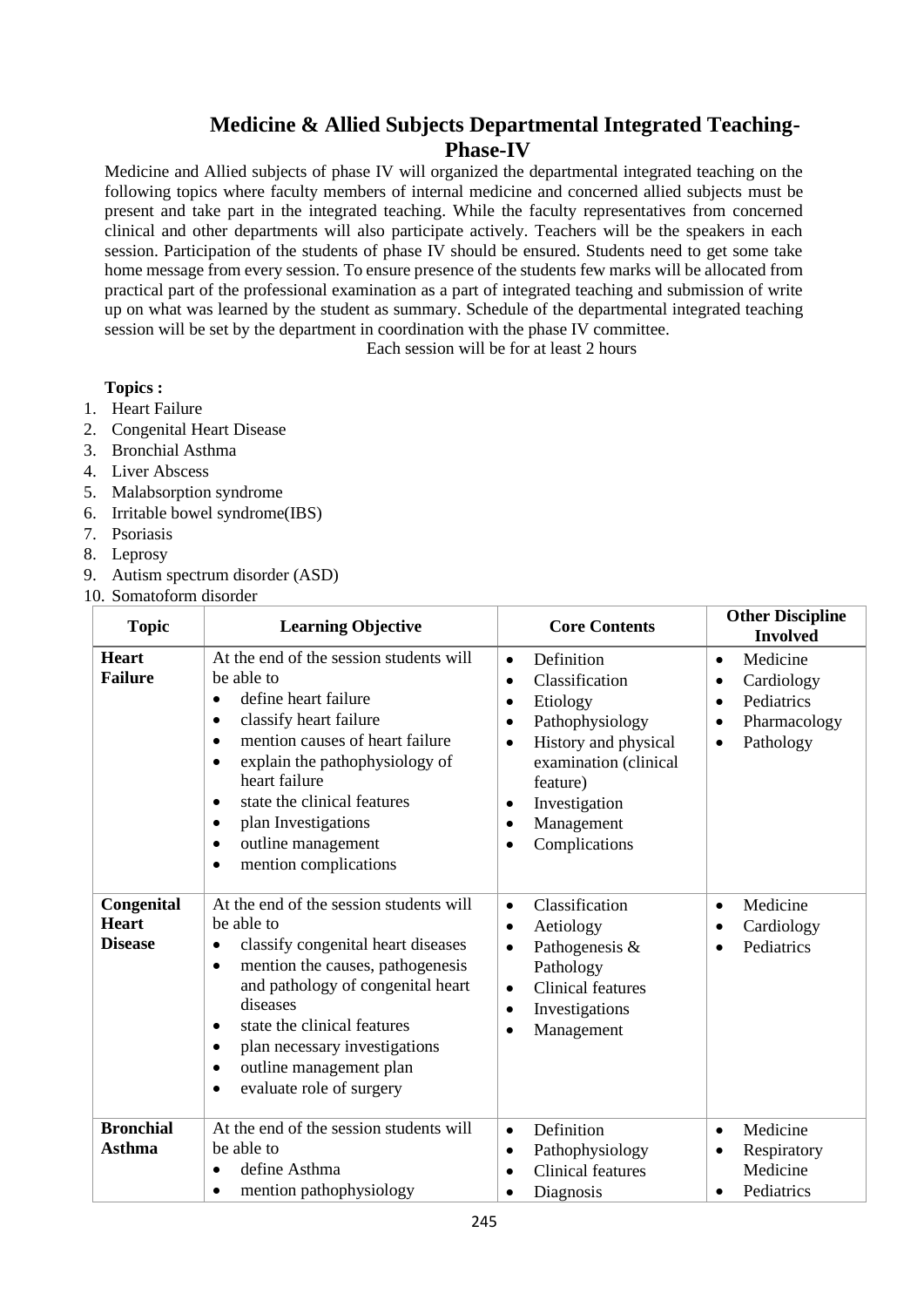| Liver<br><b>Abscess</b>                        | state clinical features<br>$\bullet$<br>outline diagnosis measures of<br>$\bullet$<br>Bronchial asthma<br>outline management plan<br>٠<br>outline diagnosis & management of<br>٠<br>acute severe asthma.<br>At the end of the session students will<br>be able to<br>define Liver Abscess<br>$\bullet$<br>mention causes<br>$\bullet$<br>describe pathophysiology of Liver<br>٠<br>Abscess<br>mention clinical features<br>$\bullet$<br>plan Investigations<br>$\bullet$<br>outline management of a case<br>٠<br>outline plan to manage<br>$\bullet$<br>complications                                                                                                                      | Management<br>$\bullet$<br>Acute severe asthma<br>$\bullet$<br>Definition<br>$\bullet$<br>Causes<br>$\bullet$<br>Pathophysiology<br>$\bullet$<br><b>Clinical features</b><br>$\bullet$<br>Investigations<br>$\bullet$<br>Management<br>٠<br>Complications<br>$\bullet$                                                                 | Cardiology<br>$\bullet$<br>Dermatology<br>$\bullet$<br>Psychiatry<br>$\bullet$<br>Medicine<br>$\bullet$<br>Gastroenterolog<br>$\bullet$<br>y/Hepatology<br>Paediatrics<br>$\bullet$<br>Microbiology<br>$\bullet$ |
|------------------------------------------------|--------------------------------------------------------------------------------------------------------------------------------------------------------------------------------------------------------------------------------------------------------------------------------------------------------------------------------------------------------------------------------------------------------------------------------------------------------------------------------------------------------------------------------------------------------------------------------------------------------------------------------------------------------------------------------------------|----------------------------------------------------------------------------------------------------------------------------------------------------------------------------------------------------------------------------------------------------------------------------------------------------------------------------------------|------------------------------------------------------------------------------------------------------------------------------------------------------------------------------------------------------------------|
| Malabsorpti<br>on syndrome                     | At the end of the session students will<br>be able to<br>define malabsorption<br>$\bullet$<br>explain pathophysiology<br>$\bullet$<br>mention eitiology<br>٠<br>state clinical features<br>$\bullet$<br>outline investigation of a case<br>٠<br>plan management of malabsorption<br>٠                                                                                                                                                                                                                                                                                                                                                                                                      | Definition<br>$\bullet$<br>Pathophysiology<br>$\bullet$<br>Clinical features in<br>$\bullet$<br>adults & in children<br>Investigations<br>$\bullet$<br>Management of<br>$\bullet$<br>malabsorption both in<br>adults and in children.                                                                                                  | Medicine<br>$\bullet$<br>Gastroenterolog<br>٠<br>y<br>Paediatrics<br>$\bullet$                                                                                                                                   |
| <b>Irritable</b><br>bowel<br>syndrome(I<br>BS) | syndrome<br>At the end of the session students will<br>be able to<br>define IBS<br>$\bullet$<br>describe pathophysiology<br>$\bullet$<br>mention clinical features<br>$\bullet$<br>outline investigation of a case<br>$\bullet$<br>plan management                                                                                                                                                                                                                                                                                                                                                                                                                                         | Definition of IBS<br>$\bullet$<br>Pathophysiology<br>٠<br><b>Clinical features</b><br>$\bullet$<br>Investigations<br>$\bullet$<br>Management of IBS<br>$\bullet$                                                                                                                                                                       | Medicine<br>$\bullet$<br>Gastroenterolog<br>٠<br>у<br>Psychiatry<br>٠                                                                                                                                            |
| <b>Psoriasis</b>                               | At the end of the session students will<br>be able to<br>define psoriasis<br>$\bullet$<br>classify psoriasis<br>$\bullet$<br>mention the causes and aggravating<br>٠<br>factors of psoriasis<br>explain the pathogenesis of psoriasis<br>$\bullet$<br>mention the pathology of psoriasis<br>٠<br>describe the clinical features of<br>٠<br>psoriasis<br>differentiate psoriasis from other<br>٠<br>mimicking diseases<br>mention the laboratory<br>$\bullet$<br>investigations of psoriasis<br>describe the management of<br>٠<br>psoriasis including special situations<br>(pregnancy, children, kidney and<br>liver diseases)<br>mention the complications and their<br>٠<br>managements | • Definition of psoriasis<br>• Classification of<br>psoriasis<br>• Aetio-pathogenesis of<br>psoriasis<br>• Pathology of psoriasis<br>• Clinical features of<br>psoriasis<br>• Differential diagnosis of<br>psoriasis<br>• Laboratory<br>investigations of<br>psoriasis<br>• Management of psoriasis<br>• Complications of<br>psoriasis | • Department of<br>Skin & VD<br>• Immunology $\&$<br>Microbiology<br>• Pathology<br>• Rheumatology<br>• Medicine<br>• Psychiatry                                                                                 |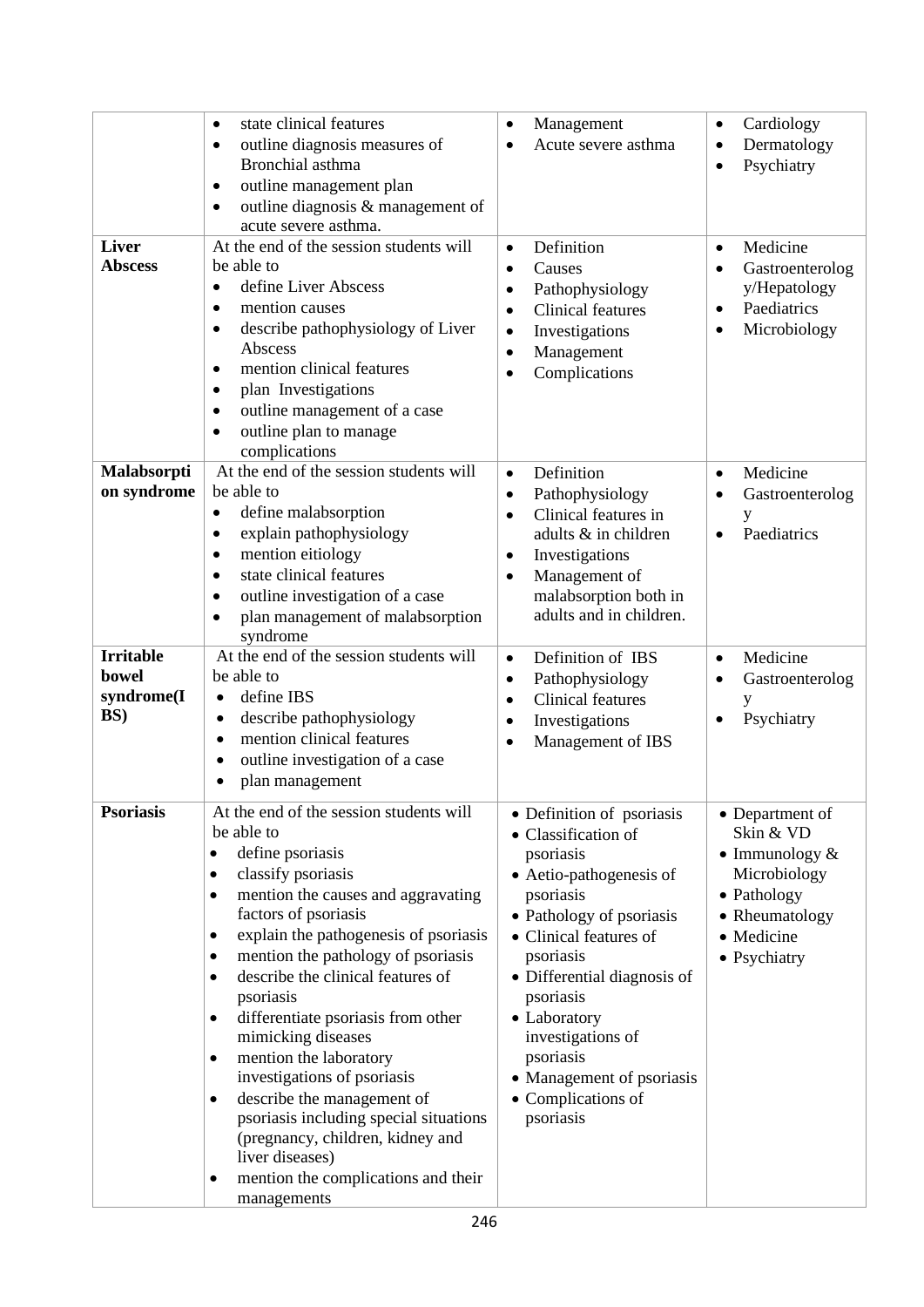| <b>Leprosy</b><br><b>Autism</b><br>spectrum<br>disorder<br>(ASD) | At the end of the session students will<br>be able to<br>• define leprosy<br>• mention the epidemiology of<br>leprosy<br>• classify leprosy<br>• mention the clinical features of<br>leprosy<br>• mention the laboratory<br>investigations of leprosy<br>• differentiate leprosy from other<br>mimicking diseases<br>describe the management of leprosy<br>٠<br>mention the management of<br>complications of leprosy<br>• mention the prevention and control<br>measures of leprosy<br>At the end of the session students will<br>be able to<br>· define ASD<br>· classify ASD<br>• explain pathophysiology<br>• mention the epidemiology of ASD<br>• state the aetiology of ASD<br>• mention the presentation of ASD<br>• list the clinical features of<br>somatoform disorder<br>• mention the differential diagnosis of<br><b>ASD</b><br>• differentiate the DDs of ASD<br>• outline the management of a case of<br><b>ASD</b><br>• plan counseling | Definition of leprosy<br>$\bullet$<br>Epidemiology of<br>$\bullet$<br>leprosy<br>Classification of<br>leprosy<br>Pathology of leprosy<br>Clinical features of<br>leprosy<br>Differential diagnosis<br>of leprosy<br>Laboratory<br>investigation of leprosy<br>Management of leprosy<br>Complications of<br>$\bullet$<br>leprosy<br>Prevention and control<br>of leprosy<br><b>Patient Education</b><br>$\bullet$<br>Definition of ASD<br>$\bullet$<br><b>Classification of ASD</b><br>$\bullet$<br>Pathophysiology<br>History and physical<br>٠<br>examination<br>Epidemiology of ASD<br>٠<br>Aetiology of ASD<br>٠<br>Clinical feature of ASD<br>$\bullet$<br>Differential diagnosis<br>٠<br>of ASD<br>Difference between<br>$\bullet$<br><b>DDs</b><br>Management of ASD<br>٠<br>Prognosis of ASD<br>$\bullet$<br>Counselling<br>$\bullet$ | Department of<br>$\bullet$<br>Skin & VD<br>Medicine<br>$\bullet$<br>Neuromedicin<br>e,<br>Community<br>$\bullet$<br>Medicine,<br>Microbiology,<br>$\bullet$<br>Orthopedics<br>Department of<br>$\bullet$<br>Psychiatry<br>Pediatrics<br>Neuromedicin<br>e<br>Medicine |
|------------------------------------------------------------------|---------------------------------------------------------------------------------------------------------------------------------------------------------------------------------------------------------------------------------------------------------------------------------------------------------------------------------------------------------------------------------------------------------------------------------------------------------------------------------------------------------------------------------------------------------------------------------------------------------------------------------------------------------------------------------------------------------------------------------------------------------------------------------------------------------------------------------------------------------------------------------------------------------------------------------------------------------|----------------------------------------------------------------------------------------------------------------------------------------------------------------------------------------------------------------------------------------------------------------------------------------------------------------------------------------------------------------------------------------------------------------------------------------------------------------------------------------------------------------------------------------------------------------------------------------------------------------------------------------------------------------------------------------------------------------------------------------------------------------------------------------------------------------------------------------------|-----------------------------------------------------------------------------------------------------------------------------------------------------------------------------------------------------------------------------------------------------------------------|
| Somatoform<br>disorder                                           | state the prognosis of ASD<br>At the end of the session students will<br>be able to<br>• define somatoform disorder<br>• mention the epidemiology of<br>somatoform disorder<br>• classify somatoform disorder<br>• enumerate the aetiology of<br>somatoform disorder<br>• state the clinical features of<br>somatoform disorder<br>• mention the differential diagnosis<br>• differentiate the different<br>somatoform disorders<br>· diagnose somatoform disorder<br>• mention the management of a case<br>of somatoform disorder                                                                                                                                                                                                                                                                                                                                                                                                                      | Definition of<br>$\bullet$<br>somatoform disorder<br>Epidemiology of<br>$\bullet$<br>somatoform disorder<br>Classification of<br>$\bullet$<br>somatoform disorder<br>Aetiology of<br>٠<br>somatoform disorder<br>Clinical feature of<br>$\bullet$<br>somatoform disorder<br>Differential diagnosis<br>٠<br>of somatoform disorder<br>Different type of<br>$\bullet$<br>somatoform disorder<br>• Management of<br>somatoform disorders<br>• Counseling                                                                                                                                                                                                                                                                                                                                                                                        | Department of<br>$\bullet$<br>Psychiatry,<br>Medicine,<br>$\bullet$<br>Neuromedicine<br>$\bullet$<br>Physical<br>medicine                                                                                                                                             |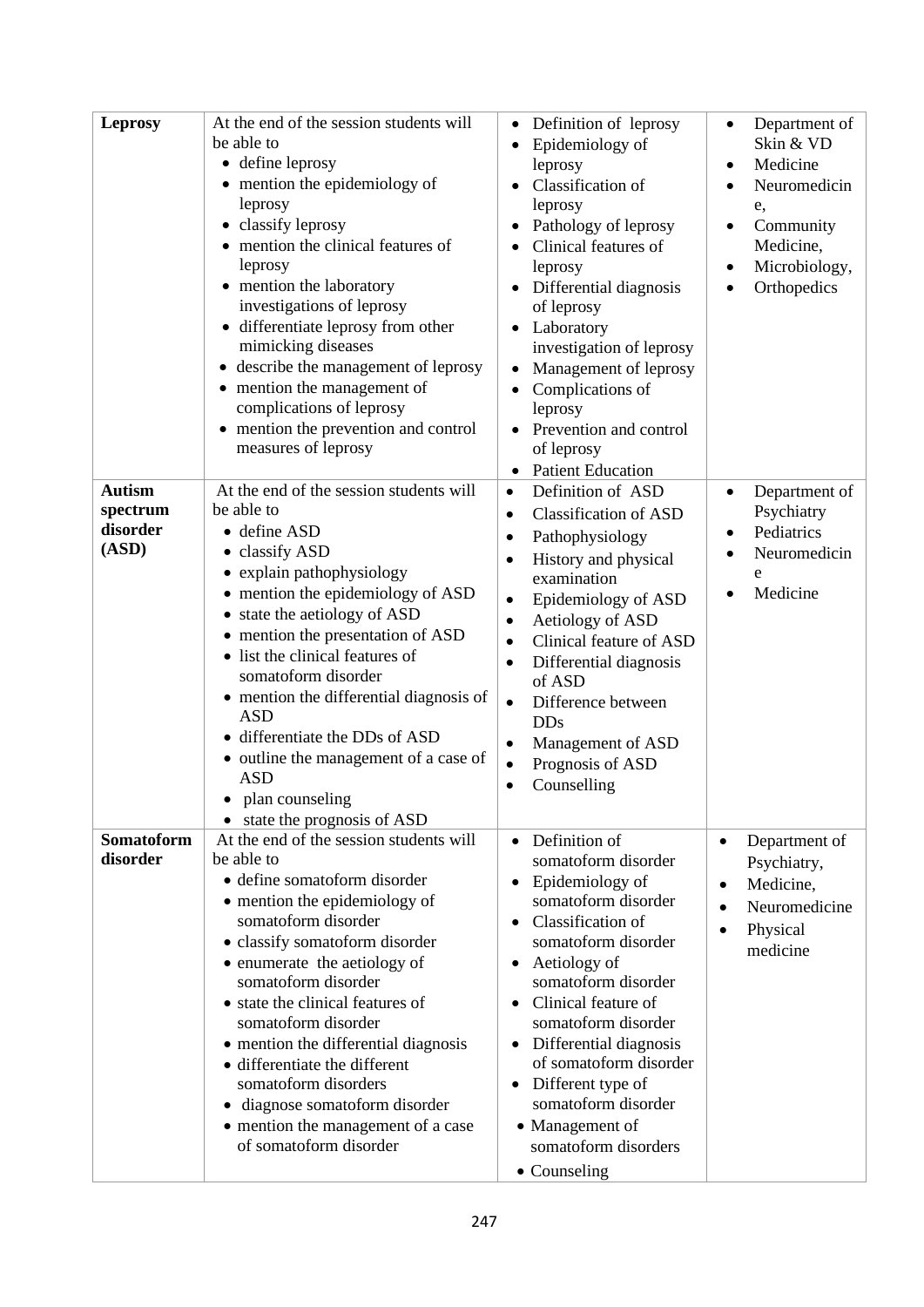# **Surgery & Allied Subjects: Departmental Integrated Teaching-Phase-IV**

Surgery and Allied subjects of phase IV will organized the departmental integrated teaching on the following topics where faculty members of General Surgery and concerned allied subjects must be present and take part in the integrated teaching. While the faculty representatives from concerned clinical and other departments will also participate actively. Teachers will be the speakers in each session. Participation of the students of phase IV should be ensured. Students need to get some take home message from every session. To ensure presence of the students few marks will be allocated from practical part of the professional examination as a part of integrated teaching and submission of write up on what was learned by the student as summary. Schedule of the departmental integrated teaching session will be set by the department in coordination with the phase IV committee.

Each session will be for at least 2 hours

- 1. Malignant Bone Tumour
- 2. Inflammatory Bowel Disease
- 3. Gastric Outlet Obstruction
- 4. Sub acute Intestinal obstruction
- 5. Neck Swelling
- 6. Epistaxis
- 7. Stridor in Children
- 8. Bladder Outflow Obstruction
- 9. Metabolic Bone Disease
- 10. Spinal Injury.
- 11. Proptosis

| <b>Topic</b>          | <b>Learning Object.</b>                | <b>Core Content</b>            | <b>Discipline</b>   |
|-----------------------|----------------------------------------|--------------------------------|---------------------|
|                       |                                        |                                | <b>Involved</b>     |
| <b>Malignant</b>      | At the end of the session the          | • Definition of bone tumour    | • Orthopaedics      |
| <b>Bone Tumour</b>    | students will able to-                 | • Classification of bone       | • Histopathology    |
|                       | • define bone tumour                   | malignancy                     | • Radiology $\&$    |
|                       | · classify bone malignancy             | • Clinical features of bone    | Imaging             |
|                       | • mention the Clinical features of     | malignancy                     | • Oncology          |
|                       | bone malignancy                        | · Investigations protocol of   | • Physical          |
|                       | • state the Investigations protocol of | bone malignancy                | Medicine            |
|                       | bone malignancy                        | • Treatment modalities of      |                     |
|                       | • outline different treatment          | bone malignancy                |                     |
|                       | options of bone malignancy             |                                |                     |
| <b>Inflammatory</b>   | At the end of the session the          | • Definition of inflammatory   | • General Surgery   |
| <b>Bowel Disease</b>  | students will able to-                 | bowel diseases                 | • Internal Medicine |
|                       | • define inflammatory bowel            | · Variants Clinical features   | • Radiology $\&$    |
|                       | diseases                               | of inflammatory bowel          | Imaging             |
|                       | • mention the Clinical features of     | diseases                       | • Skin & VD         |
|                       | inflammatory bowel diseases            | • Investigations of            |                     |
|                       | • state the Investigations protocol of | inflammatory bowel             |                     |
|                       | inflammatory bowel diseases            | diseases                       |                     |
|                       | • outline the management protocol      | • Management of                |                     |
|                       | of inflammatory bowel diseases         | inflammatory bowel             |                     |
|                       |                                        | diseases                       |                     |
| <b>Gastric Outlet</b> | At the end of the session the          | • Definition of gastric outlet | • General Surgery   |
| <b>Obstruction</b>    | students will able to-                 | obstruction                    | • Radiology $\&$    |
|                       | • define gastric outlet obstruction    | · Causes of gastric outlet     | Imaging             |
|                       | • mention the causes of gastric        | obstruction                    | $\bullet$ Oncology  |
|                       | outlet obstruction                     | • Clinical features of gastric | · Biochemistry      |
|                       | • state the clinical features of       | outlet obstruction             |                     |
|                       | gastric outlet obstruction             | • Metabolic changes in         |                     |
|                       | • list the metabolic changes in        | gastric outlet obstruction     |                     |
|                       | gastric outlet obstruction             | • Investigations of gastric    |                     |
|                       | • state the Investigations protocol of | outlet obstruction             |                     |
|                       | gastric outlet obstruction             |                                |                     |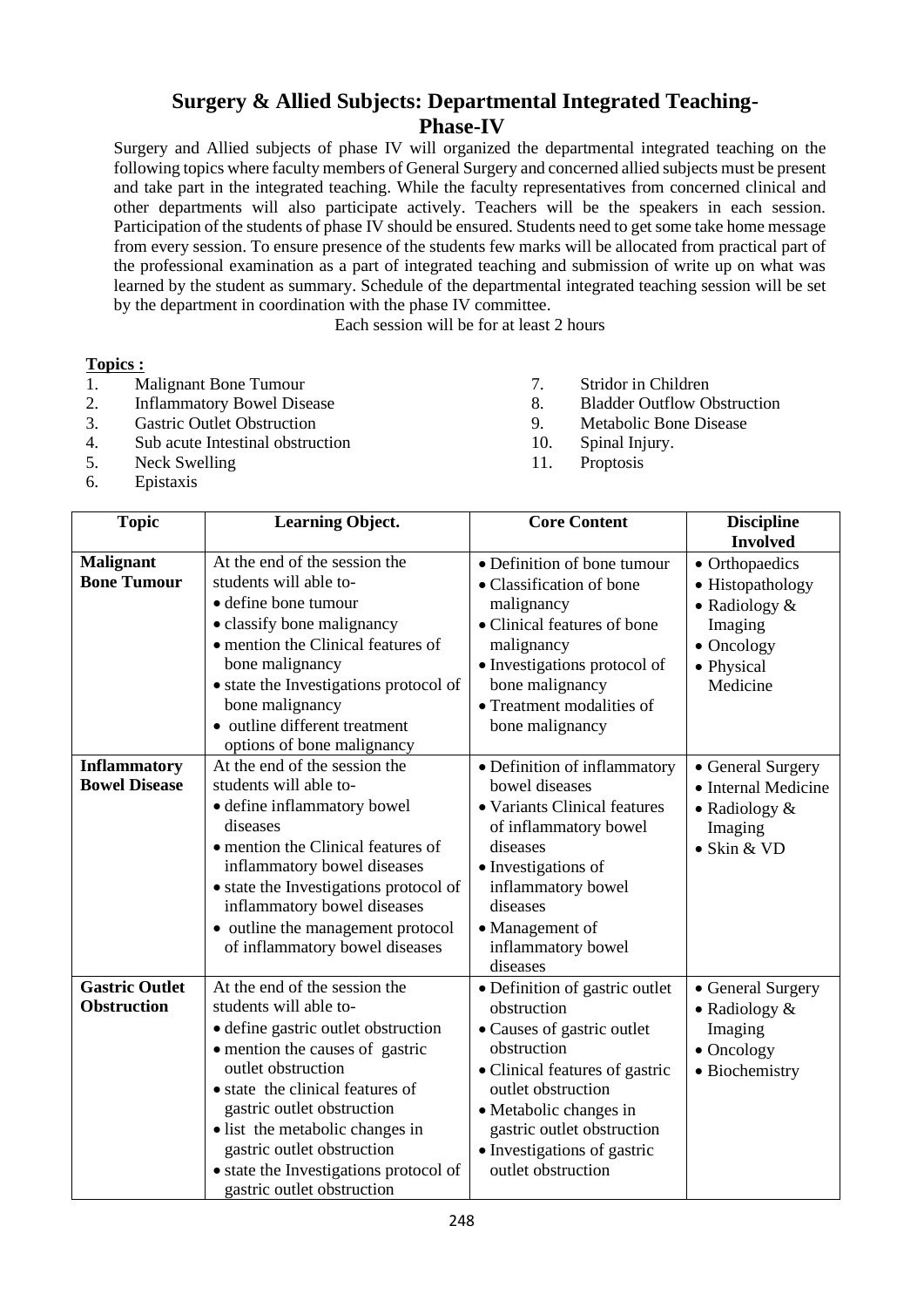|                                                        | • mention the preoperative<br>preparation of gastric outlet<br>obstruction<br>· outline the different treatment<br>options of gastric outlet<br>obstruction                                                                                                                                                                                                                                    | • Preoperative preparation of<br>gastric outlet obstruction<br>• Treatment of gastric outlet<br>obstruction                                                                                                                                                                             |                                                           |
|--------------------------------------------------------|------------------------------------------------------------------------------------------------------------------------------------------------------------------------------------------------------------------------------------------------------------------------------------------------------------------------------------------------------------------------------------------------|-----------------------------------------------------------------------------------------------------------------------------------------------------------------------------------------------------------------------------------------------------------------------------------------|-----------------------------------------------------------|
| Sub acute<br><b>Intestinal</b><br>obstruction          | At the end of the session the<br>students will able to-<br>• define sub-acute intestinal<br>obstruction<br>• list the causes of sub-acute<br>intestinal obstruction<br>• mention the clinical features of<br>sub-acute intestinal obstruction<br>• state the investigations protocol of<br>sub-acute intestinal obstruction<br>• outline the treatment of sub-<br>acute intestinal obstruction | • Definition of sub-acute<br>intestinal obstruction<br>• Causes of sub-acute<br>intestinal obstruction<br>• Clinical features of sub-<br>acute intestinal obstruction<br>• Investigations of sub-<br>acute intestinal obstruction<br>• Treatment of sub-acute<br>intestinal obstruction | • General Surgery<br>• Radiology $\&$<br>Imaging          |
| <b>Neck Swelling</b>                                   | At the end of the session the<br>students will able to-<br>• define neck swelling<br>• list the midline & lateral neck<br>swelling types<br>• enumerate the causes of neck<br>swelling<br>• mention the common clinical<br>presentations of neck swelling<br>• state the investigations of neck<br>swelling<br>• outline the management protocol<br>of neck swelling                           | • Definition of neck<br>swelling<br>• Midline & lateral neck<br>swelling types,<br>• Causes of neck swelling<br>• Clinical presentations of<br>neck swelling<br>• Investigations of neck<br>swelling<br>• Management protocol of<br>neck swelling                                       | $\bullet$ ENT<br>• General Surgery<br>• Vascular Surgery. |
| <b>Epistaxis</b>                                       | At the end of the session the<br>students will able to-<br>• define epistaxis<br>• describe the anatomy of nasal<br>septum<br>• state the sites of epistaxis<br>• list the causes of epistaxis<br>• outline the step wise management<br>protocol of epistaxis                                                                                                                                  | • Definition of Epistaxis<br>• Anatomy of nasal septum<br>• Sites of epistaxis<br>• Causes of epistaxis<br>• Step-wise management of<br>epistaxis                                                                                                                                       | $\bullet$ ENT<br>• Anatomy<br>• Medicine                  |
| <b>Stridor in</b><br><b>Children</b>                   | At the end of the session the<br>students will able to-<br>· define stridor<br>• list the causes of stridor in<br>children<br>• enumerate the causes of pyrexial<br>& apyrexial stridor in children<br>• state the investigations of stridor<br>in children<br>• outline the management protocol<br>of stridor in children                                                                     | • Definition of stridor<br>• Causes of pyrexial $&$<br>apyrexial stridor in<br>children<br>• Investigations of stridor in<br>children<br>• Treatment of stridor in<br>children                                                                                                          | • Paediatrics<br>• Paediatric<br>Surgery<br>$\bullet$ ENT |
| <b>Bladder</b><br><b>Outflow</b><br><b>Obstruction</b> | At the end of the session the<br>students will able to-<br>• define bladder outflow obstruction                                                                                                                                                                                                                                                                                                | • Definition of bladder<br>outflow obstruction                                                                                                                                                                                                                                          | • Urology<br>• Radiology $\&$<br>Imaging                  |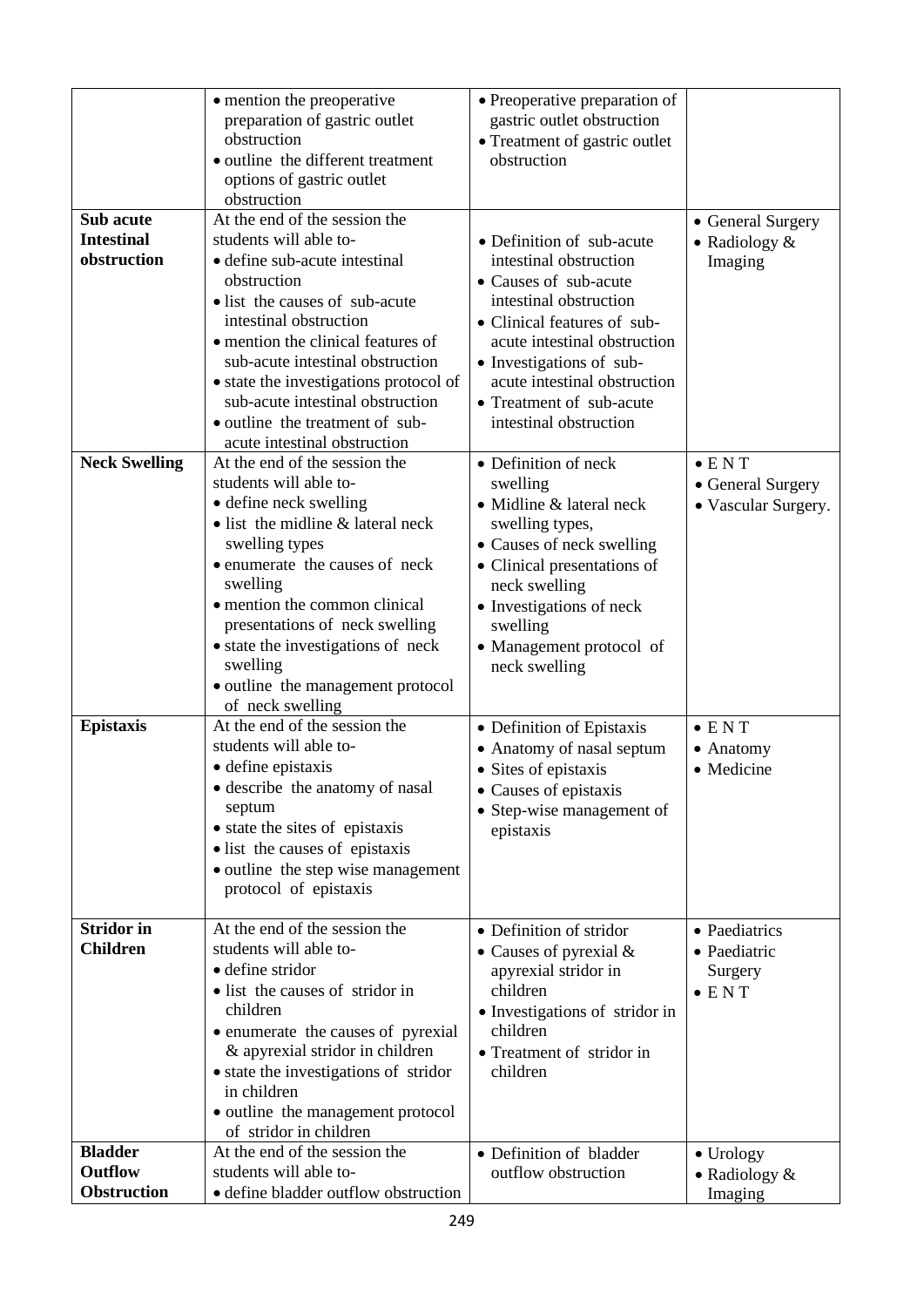|                       | • mention the causes of bladder                         | • Causes of bladder outflow                               | • Gen. Surgery                   |
|-----------------------|---------------------------------------------------------|-----------------------------------------------------------|----------------------------------|
|                       | outflow obstruction                                     | obstruction                                               |                                  |
|                       | • explain the patho-physiology of                       | • Patho-physiology of                                     |                                  |
|                       | bladder outflow obstruction                             | bladder outflow                                           |                                  |
|                       | • list the clinical feature of bladder                  | obstruction                                               |                                  |
|                       | outflow obstruction                                     | • Clinical Features of                                    |                                  |
|                       | • state the investigations of bladder                   | bladder outflow                                           |                                  |
|                       | outflow obstruction                                     | obstruction                                               |                                  |
|                       | • outline the treatment of bladder                      | • Investigations of bladder                               |                                  |
|                       | outflow obstruction                                     | outflow obstruction                                       |                                  |
|                       |                                                         | • Treatment of bladder<br>outflow obstruction             |                                  |
| <b>Metabolic Bone</b> | At the end of the session the                           | • Definition of metabolic                                 |                                  |
| <b>Disease</b>        | students will able to-                                  | bone disease                                              | • Orthopaedics<br>• Physiology   |
|                       | • define metabolic bone disease                         | • Types of metabolic bone                                 | • Radiology                      |
|                       | • enumerate the types of metabolic                      | disease                                                   | • Physical                       |
|                       | bone disease                                            | • Causes of metabolic bone                                | Medicine                         |
|                       | • list the causes of metabolic bone                     | disease                                                   |                                  |
|                       | disease                                                 | • Clinical Features of                                    |                                  |
|                       | • state the clinical feature of                         | metabolic bone disease                                    |                                  |
|                       | metabolic bone disease                                  | • Complications of                                        |                                  |
|                       | • state the complications of                            | metabolic bone disease                                    |                                  |
|                       | metabolic bone disease                                  | • Investigations of metabolic                             |                                  |
|                       | • list the investigations of                            | bone disease                                              |                                  |
|                       | metabolic bone disease                                  | • Management of metabolic                                 |                                  |
|                       | • outline the management protocol                       | bone disease                                              |                                  |
|                       | of metabolic bone disease                               | • Prevention of metabolic                                 |                                  |
|                       | • mention the prevention of                             | bone disease                                              |                                  |
| Spinal Injury.        | metabolic bone disease<br>At the end of the session the |                                                           |                                  |
|                       | students will able to-                                  | • Definition of spinal injury<br>• Types of spinal injury | • Orthopaedics<br>• Surgery      |
|                       | • define spinal injury                                  | • Causes of spinal injury                                 | • Radiology $\&$                 |
|                       | • state the types of spinal injury                      | • Clinical Features of spinal                             | Imaging                          |
|                       | • list the causes of spinal injury                      | injury                                                    | $\bullet$ Anatomy                |
|                       | • mention the clinical features of                      | • Complication of spinal                                  | • Neurology                      |
|                       | spinal injury                                           | injury                                                    | $\bullet$ Urology                |
|                       | • state the complications of spinal                     | • Investigations of spinal                                | • Neurosurgery                   |
|                       | injury                                                  | injury                                                    |                                  |
|                       | • list the investigations of spinal                     | • Treatment of spinal injury                              |                                  |
|                       | injury                                                  | • Rehabilitation process of                               |                                  |
|                       | • outline the management protocol                       | spinal injury                                             |                                  |
|                       | of spinal injury                                        |                                                           |                                  |
|                       | • outline the rehabilitation process                    |                                                           |                                  |
| <b>Proptosis</b>      | of spinal injury<br>At the end of the session the       |                                                           |                                  |
|                       | students will able to-                                  | • Definition of proptosis<br>• Types of proptosis         | • Ophthalmology<br>$\bullet$ ENT |
|                       | • define proptosis                                      | • Causes of proptosis                                     | • Endocrinology                  |
|                       | • state the types of proptosis                          | • Clinical features of                                    | • Internal                       |
|                       | • list the causes of proptosis                          | proptosis                                                 | Medicine.                        |
|                       | • mention the clinical feature of                       | • Effects of proptosis                                    |                                  |
|                       | proptosis                                               | • Investigations of proptosis                             |                                  |
|                       | • state the effects of proptosis                        | • Treatment of proptosis                                  |                                  |
|                       | • list the investigations of proptosis                  |                                                           |                                  |
|                       | • outline the management protocol                       |                                                           |                                  |
|                       | of proptosis                                            |                                                           |                                  |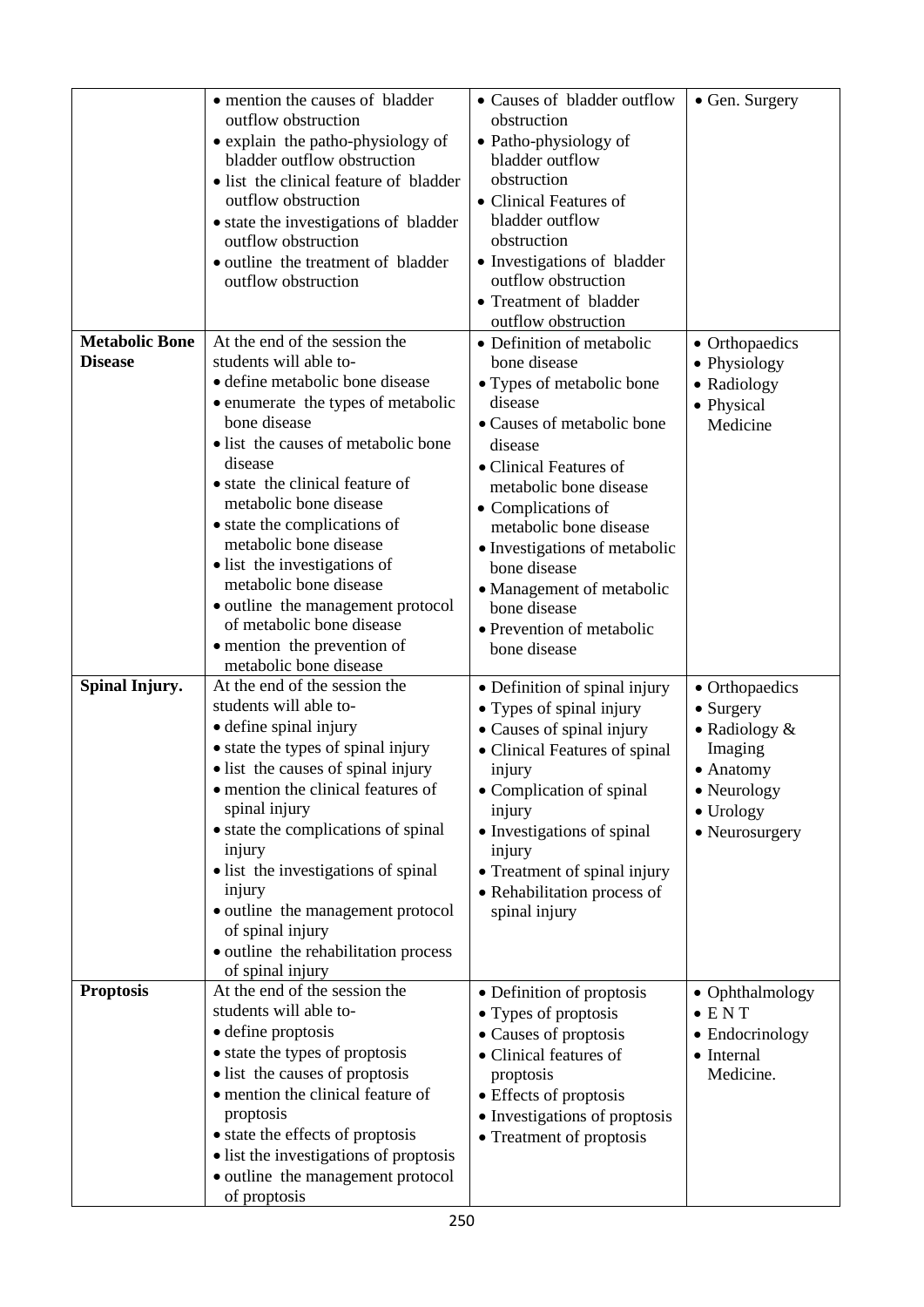# **Obstetric & Gynecology : Departmental Integrated Teaching-Phase-IV**

Obstetric & Gynecology of phase IV will organized the departmental integrated teaching on the following topics where faculty members of Obstetric & Gynecology and concerned other subjects must be present and take part in the integrated teaching. Teachers will be the speakers in each session. Participation of the students of phase IV should be ensured. Students need to get some take home message from every session. To ensure presence of the students few marks will be allocated from practical part of the professional examination as a part of integrated teaching and submission of write up on what was learned by the student as summary. Schedule of the departmental integrated teaching session will be set by the department in coordination with the phase IV committee.

Each session will be for at least 2 hours

- 1. Pelvic Inflammatory Disease (PID)
- 2. Vaginal Discharge
- 3. Ovarian Tumour
- 4. Contraceptives
- 5. Pelvic tuberculosis
- 6. Normal labour
- 7. Antenatal care
- 8. Vital statistics (maternal & perinatal mortality)
- 9. Puerperium
- 10. Puberty

| <b>Topic</b>                                              | <b>Learning Objective</b>                                                                                                                                                                                                                                                                                                   | <b>Core Contents</b>                                                                                                                                                                                                                                              | <b>Discipline</b>                                                                                                    |
|-----------------------------------------------------------|-----------------------------------------------------------------------------------------------------------------------------------------------------------------------------------------------------------------------------------------------------------------------------------------------------------------------------|-------------------------------------------------------------------------------------------------------------------------------------------------------------------------------------------------------------------------------------------------------------------|----------------------------------------------------------------------------------------------------------------------|
|                                                           |                                                                                                                                                                                                                                                                                                                             |                                                                                                                                                                                                                                                                   | involved                                                                                                             |
| <b>Pelvic</b><br><b>Inflammator</b><br>y Disease<br>(PID) | At the end of the session students will be<br>able to:<br>• define PID<br>explain the etiology of PID<br>describe clinical presentations of PID<br>differentiate between PID from other<br>DDs<br>manage a case of PID<br>$\bullet$<br>• describe consequences of PID                                                       | Definition of PID<br>$\bullet$<br>Etiology of PID<br>$\bullet$<br>Clinical presentations (Pt.<br>$\bullet$<br>Profile and Clinical sign<br>symptoms)<br>D/Ds<br>$\bullet$<br>Investigations<br>$\bullet$<br>Treatment<br><b>Complications of PID</b><br>$\bullet$ | Gynecology<br>$\bullet$<br>Microbiology<br>Pathology<br>$\bullet$<br>Pharmacology<br>Radiology<br>imaging<br>Surgery |
| <b>Vaginal</b><br><b>Discharge</b>                        | At the end of the session students will<br>be able to:<br>• define Vaginal discharge<br>• list causes of Vaginal discharge<br>• identify clinical types of Vaginal<br>discharge<br>• differentiate between different types<br>of vaginal discharge<br>• describe management approach of a<br>patient with Vaginal discharge | Definition of vaginal<br>$\bullet$<br>discharge<br>Natural defence of Genital<br>$\bullet$<br>tract<br>Important causative<br>organism of vaginal<br>discharge<br>Differential diagnosis<br>$\bullet$<br>Investigation<br>$\bullet$<br>Management<br>$\bullet$    | Gynecology<br>$\bullet$<br>Microbiology/<br>Pathology<br>Pharmacology<br>$\bullet$<br>Skin & VD                      |
| Ovarian<br><b>Tumour</b>                                  | At the end of the session students will be<br>able to:<br>• classify ovarian tumour<br>• describe Clinical presentations of<br>ovarian tumour<br>• differentiate ovarian tumour from<br>other abdominal lumps<br>• outline the investigations                                                                               | Classification of ovarian<br>$\bullet$<br>tumour<br>Clinical presentation of<br>$\bullet$<br>ovarian tumour<br>Differential diagnosis<br>$\bullet$<br>(fibroid, mesenteric cyst,<br>other abdominal lump)<br>Investigations<br>$\bullet$                          | Gynecology<br>Pathology<br>Pharmacology<br>Oncology<br>Radiology &<br>Imaging<br>Surgery                             |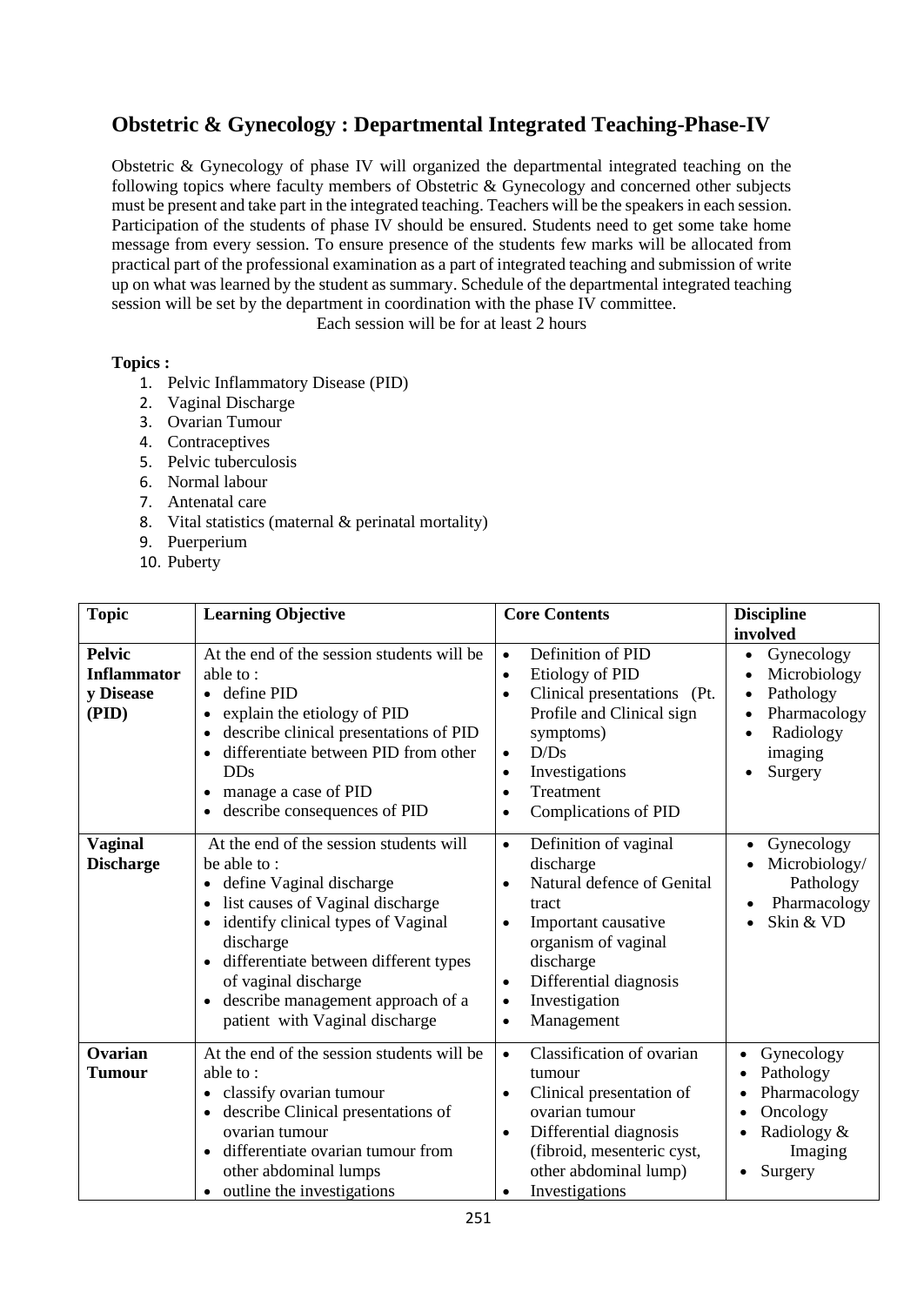|                                                     | describe treatment outline<br>mention the complications                                                                                                                                                                                                                                                                                                                                                                                                                                                                                                                                                                                                                                                                                                                                                                                                      | Treatment<br>$\bullet$<br>Complications<br>$\bullet$                                                                                                                                                                                                                                                                                                                                                                                                                                                                                                                                                                                                                                                                                                                                                                                  |                                                                                                                                                                                                                                            |
|-----------------------------------------------------|--------------------------------------------------------------------------------------------------------------------------------------------------------------------------------------------------------------------------------------------------------------------------------------------------------------------------------------------------------------------------------------------------------------------------------------------------------------------------------------------------------------------------------------------------------------------------------------------------------------------------------------------------------------------------------------------------------------------------------------------------------------------------------------------------------------------------------------------------------------|---------------------------------------------------------------------------------------------------------------------------------------------------------------------------------------------------------------------------------------------------------------------------------------------------------------------------------------------------------------------------------------------------------------------------------------------------------------------------------------------------------------------------------------------------------------------------------------------------------------------------------------------------------------------------------------------------------------------------------------------------------------------------------------------------------------------------------------|--------------------------------------------------------------------------------------------------------------------------------------------------------------------------------------------------------------------------------------------|
| Contraceptiv<br>es<br><b>Pelvic</b><br>tuberculosis | At the end of the session students will be<br>able to:<br>• describe national status and targets of<br>Family planning<br>• describe importance of contraceptives<br>classify contraceptives<br>$\bullet$<br>• list advantages and disadvantages of<br>different contraceptives<br>mention mechanism of action of each<br>method<br>state complications of each method<br>$\bullet$<br>mention counselling about<br>$\bullet$<br>contraceptive<br>At the end of the session students will be<br>able to:<br>define pelvic tuberculosis<br>$\bullet$<br>state magnitude of the problem<br>(Nationally & Globally)<br>state pathogenesis & pathology of<br>pelvic tuberculosis<br>mention clinical presentations of<br>$\bullet$<br>pelvic tuberculosis<br>mention differential diagnosis<br>list investigation<br>mention treatment of pelvic<br>tuberculosis | Contraceptive prevalence<br>$\bullet$<br>rate<br>Unmet need<br>$\bullet$<br>Importance of<br>$\bullet$<br>contraceptives<br>Classification of<br>$\bullet$<br>contraceptives<br>Advantages and<br>$\bullet$<br>disadvantages of each<br>method(natural,barrier,hor<br>monal, non hormonal<br>IUCD, sterilization)<br>Mechanism of action of<br>$\bullet$<br>hormonal and non<br>hormonal method<br>Complications of each<br>٠<br>method<br>Counselling about<br>٠<br>contraceptive<br>Follow up of user<br>$\bullet$<br>Definition of pelvic TB<br>$\bullet$<br>Magnitude of the problem<br>$\bullet$<br>Aetiopathogenesis<br>$\bullet$<br>Clinical presentations<br>$\bullet$<br>Lab investigations<br>$\bullet$<br>Treatment outline of pelvic<br>$\bullet$<br>tuberculosis<br>Complications of pelvic<br>$\bullet$<br>tuberculosis | Obstetrics &<br>$\bullet$<br>Gynecology<br>Community<br>$\bullet$<br>Medicine<br>Pharmacology<br>с<br>Obstetrics &<br>$\bullet$<br>Gynecology<br>Pharmacology<br>$\bullet$<br>Community<br>$\bullet$<br>Medicine<br>Pathology<br>$\bullet$ |
| <b>Normal</b><br>labour                             | discuss complication of pelvic<br>$\bullet$<br>tuberculosis<br>At the end of the session students will be<br>able to:<br>define normal labour<br>$\bullet$<br>describe anatomy & physiology of<br>uterus<br>list the hormones involved in labour<br>mention the criteria of normal labour<br>• mention onset and stages of normal<br>labour<br>describe mechanism of normal labour<br>$\bullet$<br>state monitoring and progress of<br>normal labour<br>mention management in different<br>stages of normal labour                                                                                                                                                                                                                                                                                                                                           | Definition of normal<br>$\bullet$<br>labour<br>Anatomy &physiology of<br>٠<br>uterus<br>Hormones involved in<br>$\bullet$<br>labour<br>Criteria of normal labour<br>$\bullet$<br>Stages of normal labour<br>٠<br>Mechanism of normal<br>$\bullet$<br>labour<br>Monitoring and progress<br>$\bullet$<br>of normal<br>labour(partograph)<br>Management in different<br>$\bullet$<br>stages of labour                                                                                                                                                                                                                                                                                                                                                                                                                                    | Obstetrics &<br>$\bullet$<br>Gynecology<br>Physiology<br>$\bullet$<br>Community<br>$\bullet$<br>medicine<br>Pharmacology                                                                                                                   |